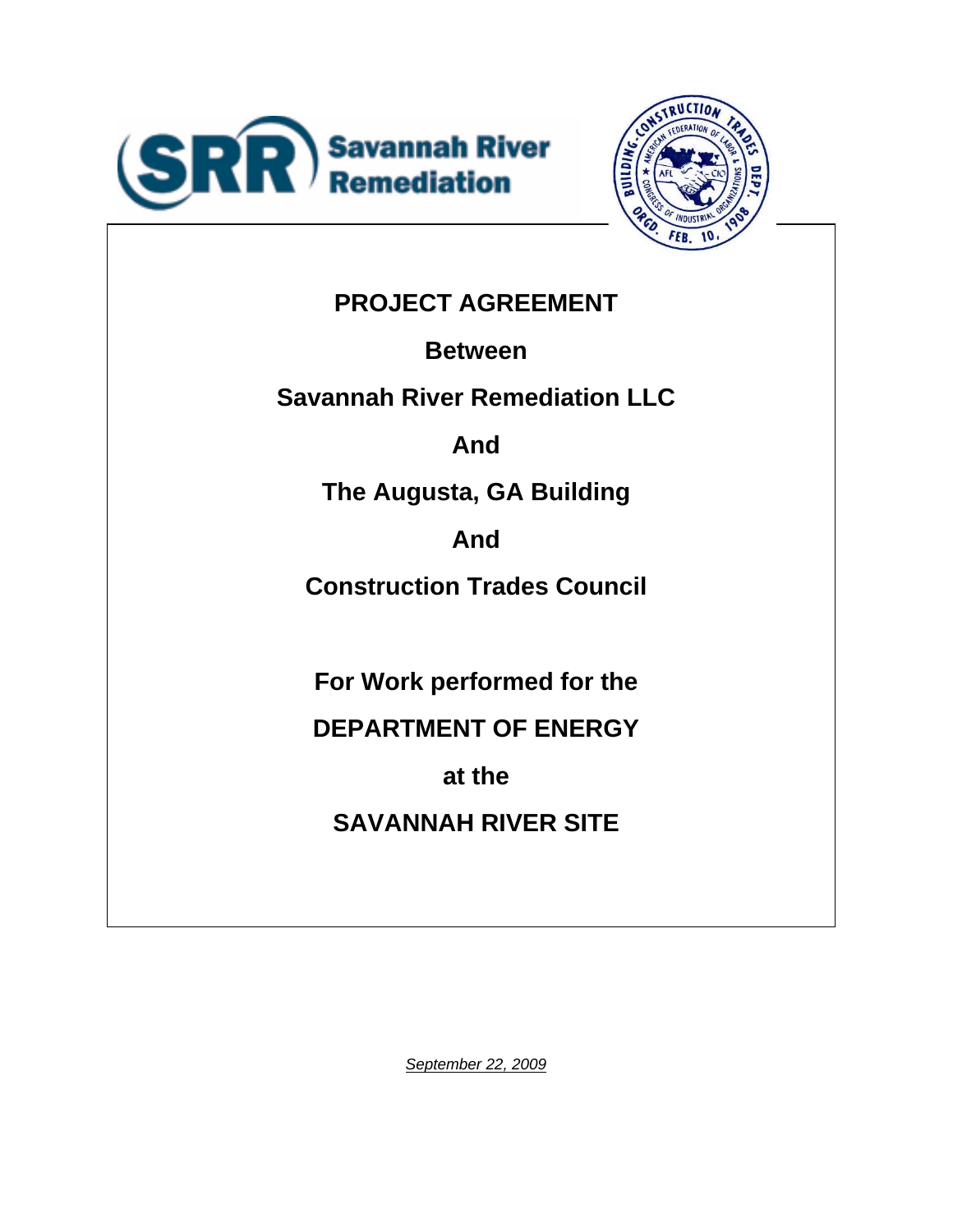# **PREAMBLE**

This Agreement entered into this twenty second day of September 2009*,* between Savannah River Remediation LLC. (hereafter referred to as SRR), and its subcontractors, (while performing Davis Bacon Act Work) all of whom are hereafter collectively referred to as the "EMPLOYER", the Building and Construction Trades Department, AFL-CIO, the Augusta, GA Building and Construction Trades Council and its affiliated local unions (all of whom are collectively referred to as the "UNION") and whose names are subscribed hereto and who have, through their duly authorized officers, executed this agreement for Energy Related Construction Projects being performed for the Department of Energy or successor agency (hereafter referred to as the "OWNER") at the Savannah River Site (hereafter referred to as the "SITE").

WHEREAS, the UNIONS have in their membership throughout the area members competent and qualified to perform the work of the EMPLOYER; and

WHEREAS, in order to insure relative equity and uniform interpretation and application, the UNIONS wish to negotiate and administer said Collective Agreement in concert with each other and all with the EMPLOYER; and

WHEREAS, the EMPLOYER and the UNIONS desire to continue our harmonious relationship for the benefit of both parties to this Agreement; and

WHEREAS, the UNIONS understand and agree that SRR has a maintenance department and an operations department that performs non-DBA work which is separate and distinct from the work covered by this agreement; and

IT IS THEREFORE AGREED by the undersigned EMPLOYER and UNIONS in consideration of the mutual promises and covenants contained herein that the Project Agreement be made as follows:

# **ARTICLE I PURPOSE**

The purpose of this agreement is to promote safety, quality of workmanship and efficiency of construction operations on the work covered by this Agreement. It is also the intent of the parties to set out uniformly standard working conditions with due consideration for the protection of labor standards, wages and working conditions.

# **ARTICLE II SCOPE OF AGREEMENT**

Section 1. This Agreement, hereinafter designated as the "Project Agreement" or "Agreement", shall apply and is limited to construction plant modernization, maintenance and modification work, subject to the Davis-Bacon Act, and/or the OWNERS Alternate Dispute Resolution Process, at the SITE. In the event that the Davis-Bacon Act is repealed, or modified to the extent that it no longer applies, SRR and the Unions will negotiate appropriate scope language in accordance with Article XXII of this Project Agreement.

 It is understood that SRR may assign non-DBA work to its union workforce at its sole prerogative. Traditional craft jurisdiction shall be the initial work assignment, after which they will perform the work of that crew. When working in a Maintenance or Operations crew, employees will work the shift hours of that crew, be paid the same wage premiums that are required by that shift and work under the direction of the Maintenance/Operations supervisors. Unpaid holidays shall be those recognized by the Maintenance/Operations workforce.

The UNION and EMPLOYER agree to abide by the terms and conditions contained in this Agreement with respect to the administration of the Agreement by the EMPLOYER and the performance of the subcontractors of the Project. This Agreement represents the complete understanding of the parties. Issues regarding interpretation of this agreement are reserved exclusively between SRR and the signatory UNIONS.

It is agreed that all EMPLOYERS that are performing DBA work of whatever tier will be required to sign this agreement, accept and be governed by the terms and conditions of this Project Agreement. It is agreed that the terms and conditions of this Project Agreement shall supersede and override terms and conditions of any and all other national, area or local collective bargaining agreements. It is understood that this is a selfcontained Agreement and that upon the signing of this Project Agreement, the EMPLOYER(S) will not be obligated to sign any other local, area or national agreement.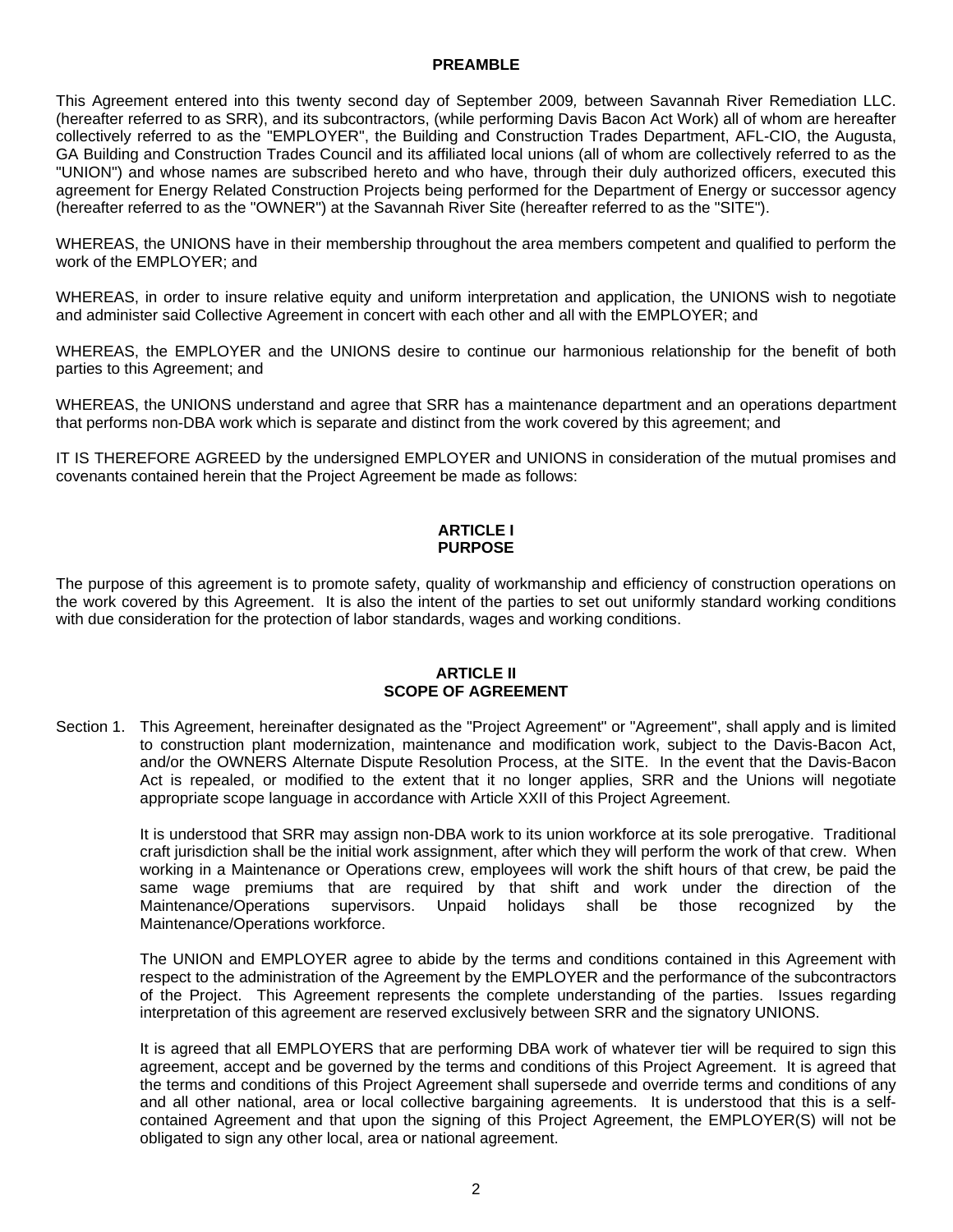The parties agree that the total results of their bargaining and the entire understanding between the parties is embodied in this Agreement. This Agreement shall not be amended or supplemented except by mutual consent of the Union and SRR, reduced to writing and duly signed by each.

- Section 2. This Agreement shall be limited to DBA work, and nothing contained herein shall be construed to prohibit, restrict or interfere with the performance of any other operations, work or function which may occur at the SITE or be associated with the development of the SITE.
- Section 3. This Agreement shall only be binding on the signatory parties hereto and shall not apply to parents, affiliates, subsidiaries or other ventures of such company unless they are performing DBA work within the scope of this agreement at this SITE.
- Section 4. SRR has the absolute right to select any qualified EMPLOYER for the award of contracts on the Site.
- Section 5. Items specifically excluded from the scope of this agreement include:
	- A. Work performed under the National Cooling Tower agreement and the National Stack Agreement, National Silo Agreement, Elevator Constructors National Agreement, National Transient Division (NTD) and the National Refractory Agreement.
	- B. Work of non-manual employees, including but not limited to superintendents, supervisors, engineers, field engineers, surveyors, inspectors, quality control personnel, quality assurance personnel, timekeepers, mail carriers, clerks, office workers, messengers, guards, emergency medical and first aid technicians and other professional, engineering, administrative, supervisory and management employees.
	- C. Equipment and machinery in the care, custody and control of the OWNER or SRR's Operations and Maintenance Departments.
	- D. All deliveries to and from anywhere on the SITE.
	- E. The removal of trash, scrap, surplus, spoilage and waste materials from designated areas on the Site. (This does not apply to DBA work performed under a demolition or remedial action contract.)
	- F. All employees of the EMPLOYER not performing manual labor.
	- G. It is understood that the liability of any EMPLOYER and the liability of the separate UNIONS under this Project Agreement shall be several and not joint. The UNIONS agree that this Agreement does not have the effect of creating any joint EMPLOYER status between the OWNER and the Unions.
	- H. It is understood that the OWNER or SRR, at its sole option, may terminate, delay and/or suspend any or all portions of the Project at any time.
- Section 6. Nothing herein shall be construed to prohibit or restrict the OWNER or SRR or its Maintenance and Operations employees or its contractors from performing work not covered by this Project Agreement on the SITE. As areas and systems of the SITE are inspected and construction tested by the EMPLOYER and accepted by the OWNER or SRR's Operations/Maintenance Departments, the Project Agreement will not have further force or effect on such items or areas, except when directed by the OWNER or SRR's Operations/Maintenance Department to engage in repairs, modification, checkout and warranty functions required by its contract with the OWNER.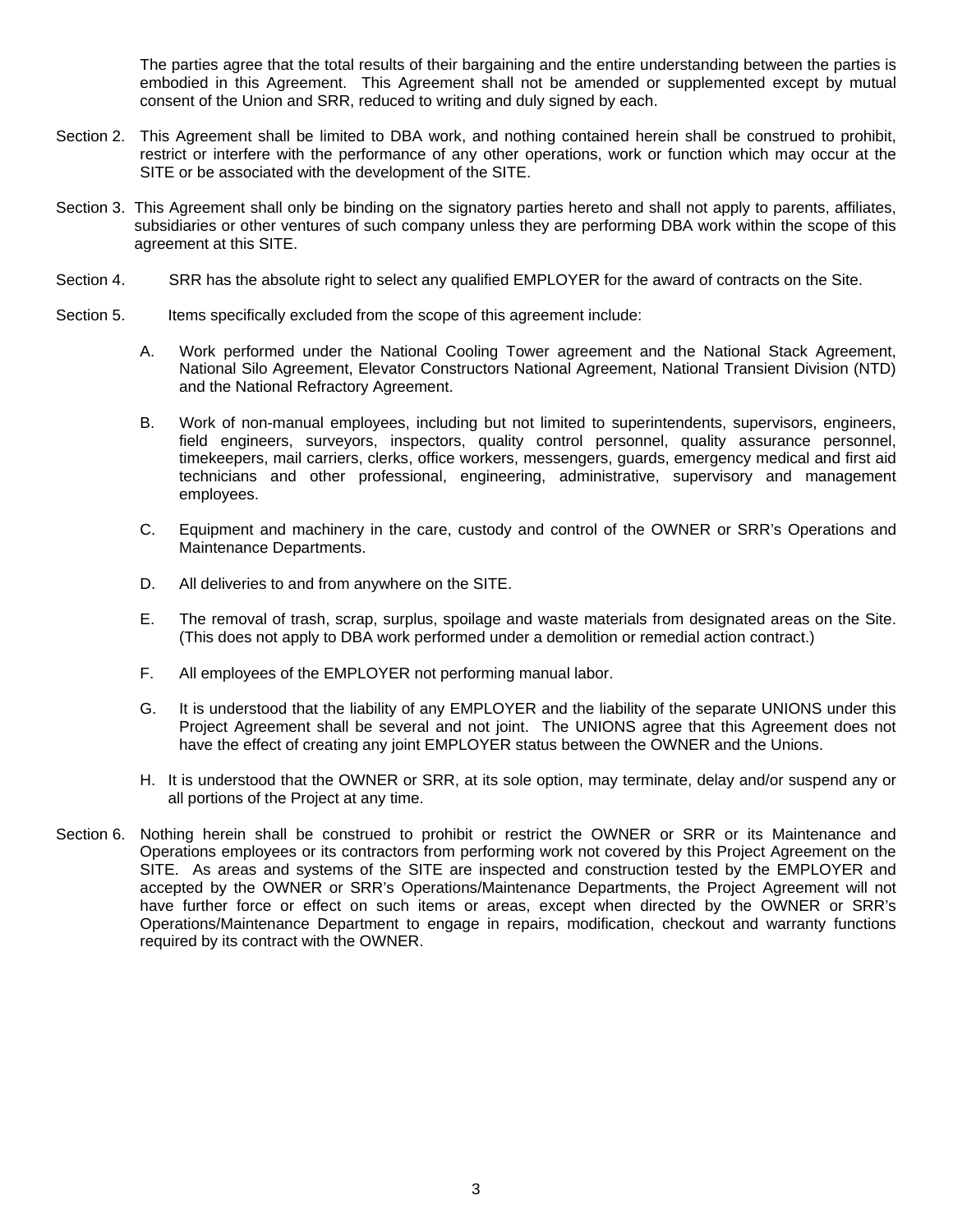# **ARTICLE III MANAGEMENT'S RIGHTS**

Section 1. The EMPLOYER retains full and exclusive authority for the management of its operations. The EMPLOYER shall direct their working forces at their prerogative, including, but not limited to hiring, promotion, transfer, lay-off administering disciplinary action, and the promulgation and subsequent revision of reasonable work rules, policies and procedures. No rules, customs, or practices shall be permitted or observed within which limit or restrict production or limit or restrict the working efforts of employees. The EMPLOYER shall schedule work, and shall determine when mandatory overtime will be worked. The foregoing enumeration of management rights shall not be deemed to exclude other functions not specifically set forth. The EMPLOYER, therefore, retains all management rights not specifically limited by the terms of this Agreement.

# **ARTICLE IV RECOGNITION**

- Section 1. The EMPLOYER recognizes the signatory UNIONS as the collective bargaining agents for its employees, working under this agreement who shall constitute a bargaining unit separate and distinct from all others.
- Section 2. Each EMPLOYER and each signatory UNION shall alone be liable and responsible for its own individual acts and conduct and for any breach or alleged breach of this Agreement. Any alleged breach of this Agreement by an EMPLOYER or any dispute between the signatory UNION(S) and an EMPLOYER respecting compliance with the terms of this Agreement shall not affect the rights, liabilities, obligations and duties between the signatory UNION(S) and any other EMPLOYER covered by this Agreement.

# **ARTICLE V EQUIPMENT INSTALLATION**

Specialized, leased, or warranted equipment, such as computers and the like, and/or secret processing equipment may be installed and/or serviced by individuals not covered by this agreement. Warranty service on any equipment may be performed by the vendor's personnel.

# **ARTICLE VI REFERRAL OF EMPLOYEES**

- Section 1. When craft employees are needed, the EMPLOYER shall notify the UNIONS as to the number and classification of employees required.
- Section 2. The Local UNIONS administer and control their referral, and it is agreed that these referrals will be made in a nondiscriminatory manner and in full compliance with federal, state and local laws and regulations.

In accordance with Section 3161 of the 1993 Defense Authorization Act, Hiring preference will be required under this agreement for any 3161 identified worker who is qualified to perform the work. Referrals to the SITE shall be made, therefore, in accordance with the referral procedure defined in "Appendix B".

- Section 3. Applicants for the various classifications covered by the Agreement required by the EMPLOYER shall be referred to the EMPLOYER by the UNION(S). Each EMPLOYER shall have the opportunity to hire up to three (3) key employees at the entire SITE. The EMPLOYER and the UNION(S) must comply with the referral process defined in "Appendix C". The EMPLOYER shall have the right to determine the competency of all employees, the right to determine the number of employees required, the right to request employees with special skills and qualifications and shall have the sole responsibility for selecting the employees to be laid off. The EMPLOYER shall also have the right to reject any applicant referred by the UNIONS.
- Section 4. The UNION shall not refer employees employed at the SITE by a signatory EMPLOYER to other employment, nor shall the UNION engage in other activities which encourage workforce turnover or absenteeism.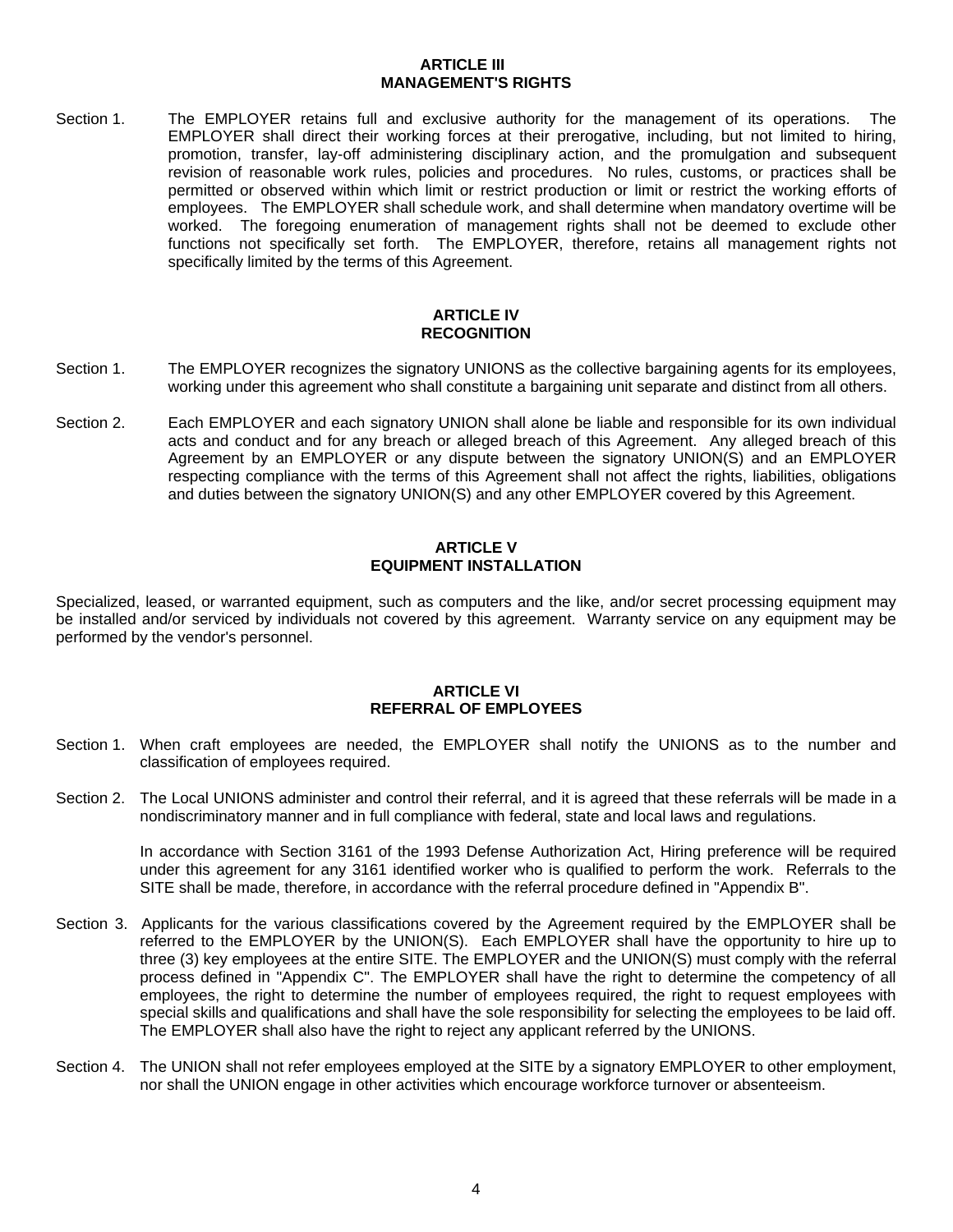- Section 5. In the event a referral facility maintained by a Local Union is unable to refer workers as requested by the Employer within a forty-eight hour period after such requisition is made by the Employer (Saturdays, Sundays and Holidays excepted), the Employer may assign the work to workers of other crafts already employed on the project notwithstanding the provisions of Article VIII. Such workers shall be paid whichever Union's wage rate is higher, but all fringes shall be paid to the funds of the workers' Union. The Employer shall replace such workers as soon as qualified registered applicants for employment are available from the Local Union that was unable to meet the initial request for workers. In addition, the Local Union must be provided the opportunity to fulfill any subsequent request for workers from that craft. If no current employees are available from other crafts to perform the work, after five working days notice to the Unions, the Employer shall be entitled to hire employees who will not be dispatched by the Unions and will not be covered by this Agreement.
- Section 6. During a reduction in force, the EMPLOYERS have the right to retain the employees of their choice without regard to any other criteria. Employees terminated for cause shall not again be referred for employment to the SITE for a period of ninety (90) days and the UNION may not require the rehire of such employees.
- Section 7. An employee or applicant required to satisfactorily demonstrate his/her ability to perform certain tasks through an examination or test (i.e., welding test) shall be paid for that time required to take the exam or test provided the employee or applicant successfully passes the exam or test.
- Section 8. The Employers and the Unions agree to facilitate the entry of veterans into the Building and Construction Trade Industry. Therefore the parties agree to utilize the services of the center for military recruitment, assessment and veterans employment (hereinafter "Center") and the Center's Helmets to Hardhats program. The Center will serve as a resource to recruit applicants into the unions' apprenticeship and journeyman programs and the unions agree to keep the Center abreast of opportunities available of their trade.

# **ARTICLE VII GRIEVANCE PROCEDURE**

- Section 1. Represented manual craft EMPLOYEES are encouraged to process any EEO/AA related complaints or Employee Concerns through the grievance procedure contained in this AGREEMENT.
- Section 2. All disputes or grievances, including those identified in Section 1 of this Article, and all grievances over the interpretation and application of this AGREEMENT, exclusive of questions of jurisdiction on work, shall be handled in the following manner:
	- Step 1. All disputes or grievances over EMPLOYER actions under this AGREEMENT, which are not resolved informally, shall be resolved between the aggrieved party, the designated craft steward, and the aggrieved party's immediate supervisor.

In order to encourage the resolution of disputes or grievances at STEP 1 of this grievance procedure, the parties agree that such settlements at STEP 1 shall not be precedent setting.

Step 2. If the dispute or grievance is not resolved informally, as set forth in STEP 1, within five (5) working days, then either aggrieved party (the UNION or the EMPLOYER) shall reduce the dispute or grievance to writing on a form provided by the Employer/Union

> The Business Representative of the UNION and the EMPLOYER'S designated representative shall meet at the SITE within five (5) working days after receipt of the written dispute or grievance. If there is no settlement at STEP 2, then the aggrieved parties shall proceed to STEP 3.

Grievances not resolved in STEP 1 or 2, and which proceed to STEP 3, shall be coordinated through and monitored by SRR.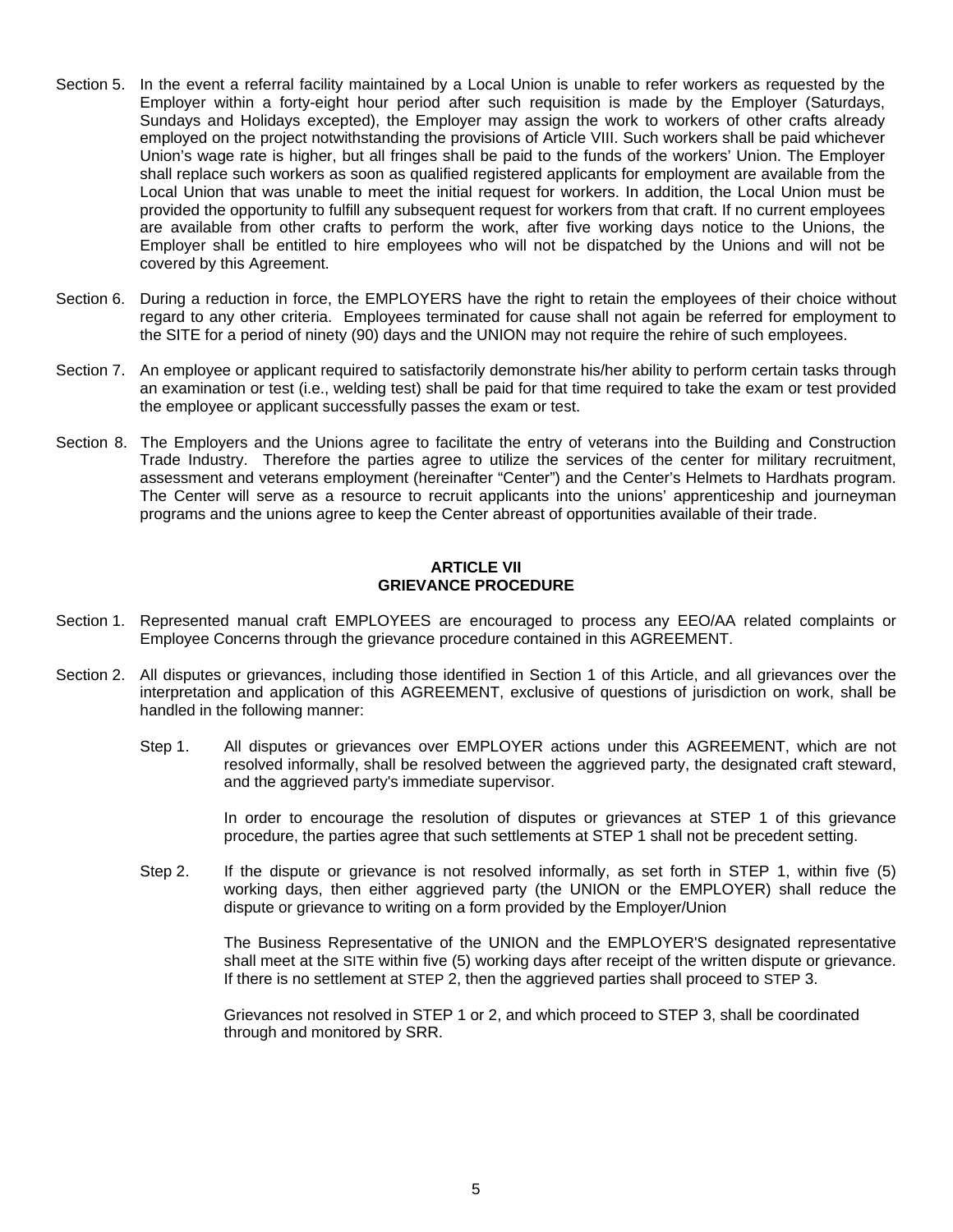- Step 3. If the dispute or grievance is not resolved at STEP 2, it shall be referred to the General President of the UNION or his designated International Representative and the appropriate representative of the EMPLOYER. If the dispute or grievance is not promptly settled on this level, the parties may by mutual written agreement extend the period for settlement to a fixed date, or the dispute or grievance may promptly be submitted to arbitration as set forth below.
- Step 4. If, after referral to STEP 3, the dispute or grievance remains unresolved, and there is no mutual written agreement to extend the period for settlement to a fixed date, then the matter shall then be referred to arbitration by either party, upon written notice to the other. If the parties are unable to agree upon an arbitrator, application may be made by either party to the Federal Mediation and Conciliation Service for a panel of five (5) arbitrators, upon receipt of which, both parties shall immediately alternately strike names until the last name remains, which person shall be designated as the arbitrator. The decision of the arbitrator shall be rendered no later than fifteen (15) days from the date of submission and shall be final and binding upon the EMPLOYER and upon the UNION and its members. The arbitrator shall have no authority to change, amend, add to, or detract from any of the provisions of this AGREEMENT.
- Section 3. In the event either party is entirely sustained by the arbitrator, the other party shall pay the entire cost of the proceedings, including compensation for the services of the arbitrator. Should a split decision be rendered by the arbitrator, the arbitrator shall similarly determine the split in cost, as in the arbitrator's judgment, is equitable between the parties.

The EMPLOYER and UNION shall pay their own expense, including attorney fees, incidental to the preparation and presentation of its case.

- Section 4. At the request of either party, the arbitrator's decision shall be reduced to writing, setting forth at a minimum the pertinent facts of the grievance, the decision and the reasons for such decision. Subject decision shall be final and binding on all parties herein, but shall be final and binding only with respect to the issue or issues submitted by the parties. If either party refuses to abide by the decision of the arbitrator, then the aggrieved party shall be free to enforce the award in any legal manner.
- Section 5. The time limits specified in any step of the Grievance Procedure may be extended by mutual agreement of the parties initiated by the written request of one party to the other, at the appropriate step of the Grievance Procedure. However, failure to process a grievance, or failure to respond in writing, within the time limits provided above, without a request for an extension of time, shall be deemed a waiver of such grievance to the other without prejudice, or without precedent to the processing of and/or resolution of like or similar grievances or disputes.
- Section 6. Grievances relating to the acts or failure to act of any particular party shall be filed against that party. There shall be no actual or threatened work stoppage, work interruption, slowdown, featherbedding, sit-down, strike, picketing, hand billing, or public notice of any kind during the entire term of proceedings under this Grievance Procedure.
- Section 7. No adjustment or grievance decision may provide for retroactivity or back pay exceeding sixty (60) days prior to the date of the filing of the written grievance.

# **ARTICLE VIII JURISDICTION**

- Section 1. A crew assigned to a specific job assignment, when encountering some part of that assignment that necessitates the use of another craft not present, will be allowed to perform such work so as to allow the primary craft to continue their work unencumbered, providing the cumulative man hours of the ancillary work does not exceed two (2) man-hours. In such cases, the craft with the proper jurisdiction would then be called.
- Section 2. The EMPLOYER and the UNIONS recognize the necessity for eliminating restrictions and promoting efficiency and agree that no rules, customs or practices shall be permitted that limit production or increase the time required to do the work.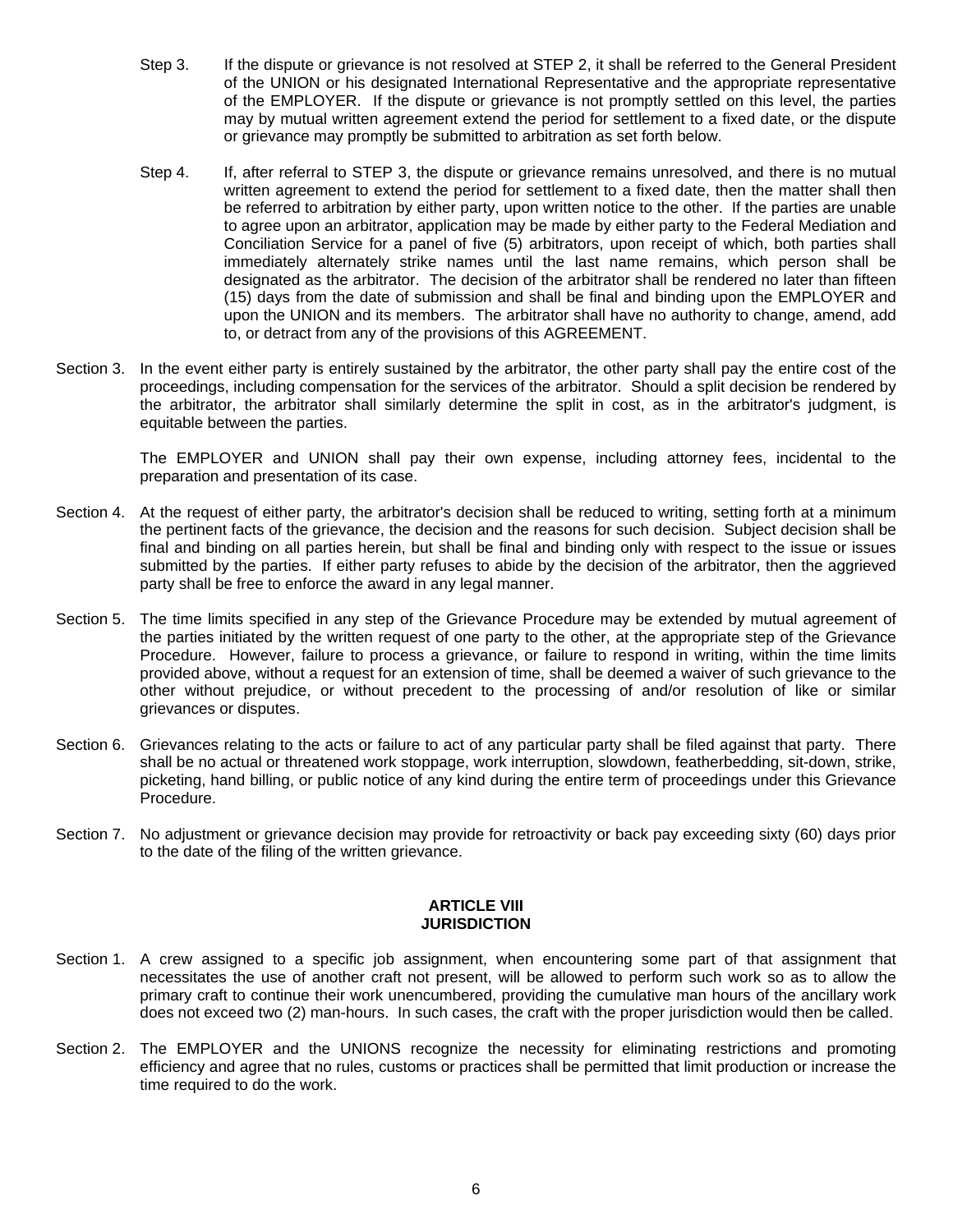- Section 3. Work shall be assigned by the EMPLOYER in accordance with the Procedural Rules and Regulations for the Plan for the Settlement of Jurisdictional Disputes in the Construction Industry, and jurisdictional disputes will be settled in accordance with the procedural rules and decisions of such Board or successor agency.
- Section 4. SRR will insure that each EMPLOYER covered by this Agreement holds a pre-job conference prior to WORK actually starting at the SITE. Good faith efforts will be made by SRR and EMPLOYER to resolve all anticipated disputes over work assignments. These efforts will include pre-job conferences, mark-up meetings and jurisdictional disputes meetings between Business Representatives and/or International Representatives.
- Section 5. There shall be no work stoppage or interruption of WORK while any jurisdictional dispute is being resolved. The WORK shall proceed as originally assigned until the dispute is resolved. No back pay or monetary penalty of any type shall be assessed as a result of the resolution of any jurisdiction dispute or work assignment dispute.
- Section 6. Work assignments of employees assigned to non-covered work with Maintenance and/or Operations personnel shall be at the sole prerogative of the Employer and shall not be subject to this Article.

#### **ARTICLE IX UNION REPRESENTATION**

- Section 1. Authorized representatives of the UNION on UNION business shall have access to the SITE during working hours. They shall comply with visitor and security rules established for the SITE.
- Section 2. Each craft signatory to this Agreement and working on the energy-related construction Project may place one (1) working steward for each EMPLOYER to act as a representative of the UNION in connection with UNION business. Stewards shall be allowed reasonable time to conduct UNION business. Each craft may have a steward on the job when work of that craft is being performed. The steward will remain on the job as long as he/she is qualified, willing, and able to perform the work. In the event of overtime work, the UNION may name one of the workers performing the overtime work to act as steward if the regular steward is not qualified to perform the overtime work. The working steward will be paid at the applicable wage rate for the job classification in which he/she is employed. There shall be no non-working stewards. Each steward shall be concerned with the employees of the steward's employer and not with the employees of any other employer. New employees will be introduced to the steward on their first full day of employment.
- Section 3. If a steward is to be terminated for cause, the employer will notify the UNION by phone and follow up in writing prior to taking such action.
- Section 4. On work where the OWNER'S personnel or Maintenance/Operations personnel may be working in close proximity of the construction activities, the UNION agrees that UNION representatives, stewards and individual workers will not interfere with the OWNER'S or Maintenance/Operations personnel or with the work which is being performed by the OWNER'S or Maintenance/Operations personnel.

# **ARTICLE X WAGE AND BENEFITS**

- Section 1. The hourly base wage rates and UNION fringe benefits paid EMPLOYEES shall be the hourly wage rates and UNION benefits as contained in "Appendix A", attached hereto, and by reference made a part of this Agreement.
- Section 2. The EMPLOYER adopts and agrees to be bound by the written terms of legally established trust agreements specifying the detailed basis on which payments are to be made into, and benefits paid out of, such trust funds. The EMPLOYER authorizes the parties to such trust agreements to appoint trustees and successor trustees to administer the trust funds and hereby ratifies and accepts the trustees so appointed as if made by the EMPLOYER. Nothing contained in this Section is intended to require the EMPLOYER to become a party to nor be bound by a local collective bargaining agreement except for the EMPLOYEE benefit fund contributions as required herein, nor is the EMPLOYER required to become a member of any employer group or association as a condition for making such contributions.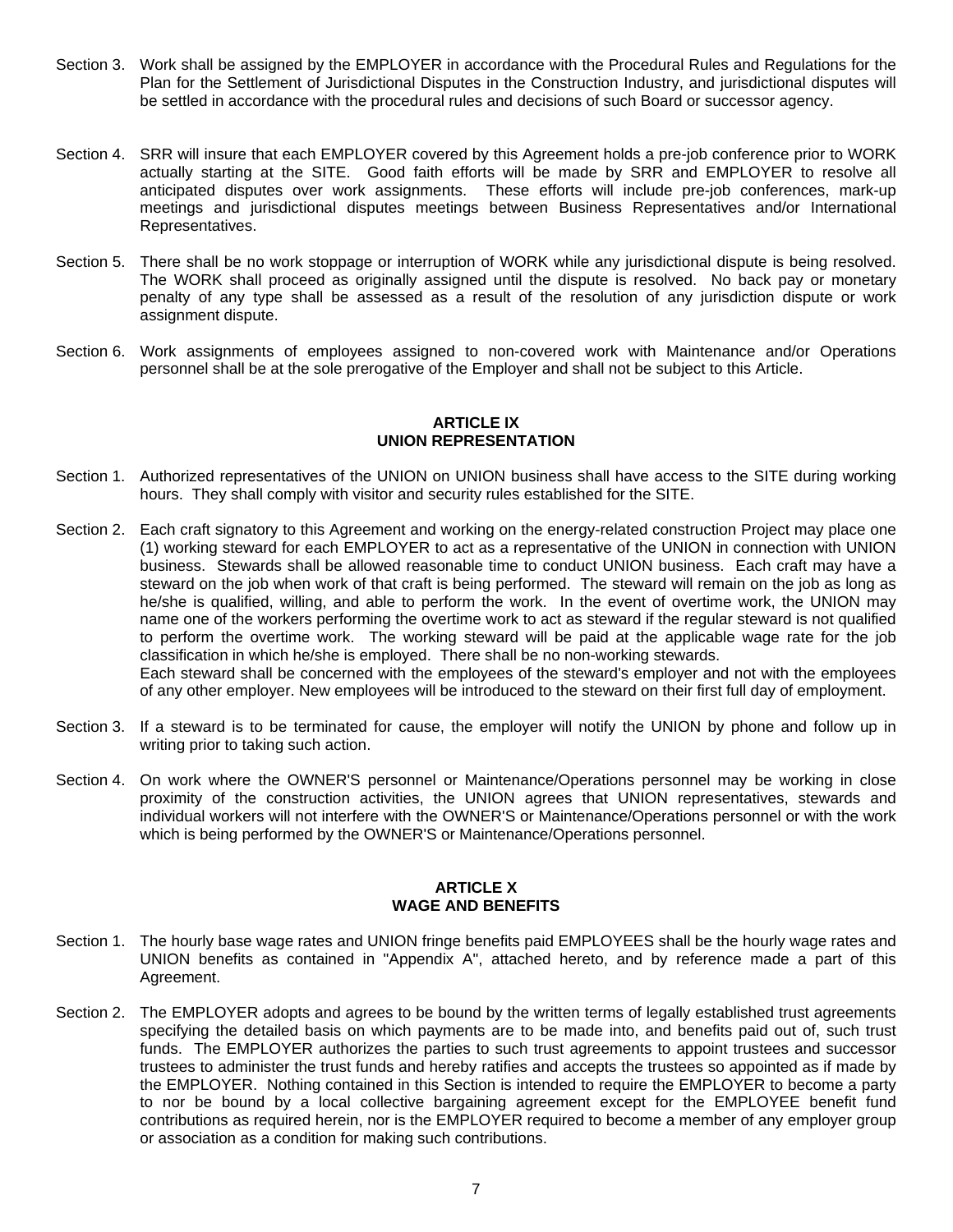- Section 3. The existing wage/fringe package may be reallocated to existing fringe benefit funds, with thirty (30) days written notice from the Union(s) to SRR. In any reallocation, the total wage/fringe package shall not exceed the total of the existing wage/fringe package as contained in Appendix A.
- Section 4. Future hourly wage rates and UNION fringe benefit adjustments for the SITE will be made once a year, effective the first full pay period in October of each succeeding year, for all crafts and covering all contracts and signatory EMPLOYERS. The adjustments will be determined by the M & O Contractor and a committee comprised of one (1) representative from each of the signatory UNIONS using the average wage and fringe benefit monetary adjustment as arrived at by the Southeastern States Survey with independent confirmation by the Construction Labor Research Council (CLRC) Southeast States Survey, or successor agency.
- Section 5. Existing "Amended Benefits" (Option A) will be recognized only for manual craft EMPLOYEES who selected Option A benefits and who were on the active manual craft payroll as of *September 22, 2009*. EMPLOYEES currently on Option A, who may subsequently be terminated and are rehired at a future date, shall be exclusively on UNION fringes.
- Section 6. Industry promotion or administrative funds or other funds which do not accrue to the direct benefit of SITE EMPLOYEES are not considered fringe benefits for purposes of this AGREEMENT will not be surveyed for future adjustments, and need not be paid by the EMPLOYER.
- Section 7. The EMPLOYER agrees that it will, when requested by the UNION, deduct from the pay of each EMPLOYEE, who is at the time a member of the UNION, or made application to become a member of the UNION, current UNION working dues from the gross wages. These deductions shall be deducted upon presentation of a proper legal payroll deduction authorization signed by said EMPLOYEE requesting such deduction, and remitted monthly of the following month, the aggregate amount of such deduction directly to the respective Local UNION.
- Section 8. Fringe benefit payments shall be paid only on the basis of hours worked, not hours paid for, except where this is in violation of existing applicable trust agreements, in which case the provisions of existing applicable trust agreements will prevail.

# **ARTICLE XI HOURS OF WORK, OVERTIME, SHIFT PROVISIONS**

Section 1. The Standard Work Day.

The standard work day shall be eight (8) hours and the standard work week shall be forty (40) hours, Monday through Friday, provided however that nothing herein shall be construed as guaranteeing any EMPLOYEE eight (8) hours of work per day or forty (40) hours of work per week. The standard work week shall commence with the start of the first shift (day shift) on Monday morning.

Starting time for the standard work day or work week for service crafts such as drinking water crew, shuttle drivers, equipment mechanics, traffic flagman, fire watch etc., may be adjusted between the hours of 4:00 a.m. and 11:00 a.m. to accommodate weather conditions, traffic, emergency outages or other circumstances beyond the control of the EMPLOYER.

- Section 2. Standard Shift Work.
	- A. The first shift (day shift) shall consist of eight (8) hours work for eight (8) hours pay at the basic straight time hourly wage rate, plus one-half (1/2) hour unpaid lunch period. The first shift shall be worked between the hours of 7:00 a.m. and 3:30 p.m.

The second shift (swing shift) shall consist of seven and one-half (7 1/2) hours work for eight hours pay at the basic straight time hourly wage rate, plus one-half (1/2) hour unpaid lunch period. The second shift shall be worked between the hours of 4:00 p.m. and 12:00 midnight.

The third shift (graveyard shift) shall consist of seven (7) hours work for eight (8) hours pay at the basic straight time hourly wage rate, plus one-half (1/2) hour unpaid lunch period. The third shift shall be worked between the hours of 12:00 midnight and 7:30 a.m.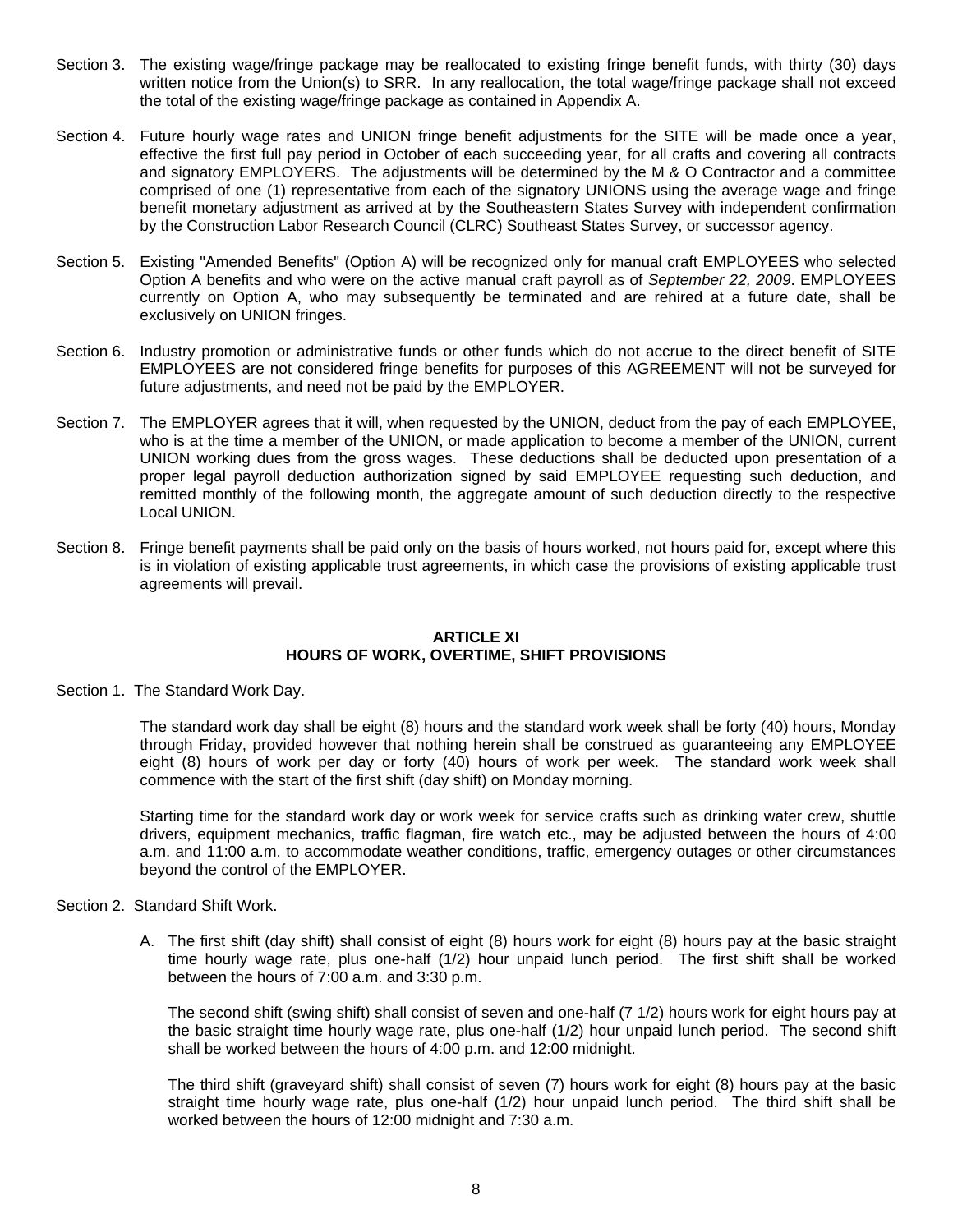- B. Fringe benefit contributions for EMPLOYEES working a full second or third shift shall be paid on the basis of eight (8) hours.
- C. Shifts shall be established and continue for a minimum of five (5) consecutive work days. If Saturday and/or Sunday are worked, they shall be included in the five (5) day minimum period.
- D. The employer may adjust the starting time of any shift by up to one (1) hour, either before or after the starting times defined in Section 2 - A of this Article. When changing the starting time to establish a new shift, the employer must comply with Section 2 - C of this Article.
- E. Lunch is normally scheduled from 12 o'clock noon to 12:30 p.m. If for any reason the time is changed, employees must be notified at least 30 minutes in advance or the employer will be required to pay the employee overtime pay for working during the regular scheduled lunch period. The lunch period must be observed between the hours of 11 a.m. and 1 p.m.

# Section 3. Four-Ten Shift

The EMPLOYER shall have the right to establish a first and/or second shift consisting of four (4) consecutive ten (10) hour days, either Monday through Thursday or Tuesday through Friday.

The first shift shall be ten (10) hours work, for- ten (10) hours pay at the basic straight time hourly wage rate, plus a one-half (1/2) hour unpaid lunch period. The first shift shall be worked between the hours of 7:00 a.m. and 5:30 p.m.

The second shift shall be nine and one-half (9 1/2) hours of work for ten (10) hours pay at the basic straight time hourly wage rate, plus a one-half (1/2) hour unpaid lunch period. The second shift shall be worked between the hours of 5:30 p.m. and 3:30 a.m.

Fringe benefit contributions for EMPLOYEES working a full second shift shall be paid on the basis of ten (10) hours.

- A. The EMPLOYER may adjust the starting time of any four ten shift by up to one (1) hour, either before or after the standard starting times defined in Section 3 of this Article. When changing the starting time to establish a new shift, the EMPLOYER must comply with Section 3 - B of this Article.
- B. Liquid Waste is one contiguous area; therefore, any shift established under this agreement shall apply to that same contiguous area. Shifts shall be established and continue for a minimum of four (4) consecutive work days.
- C. Employees assigned to a four-ten shift can not be transferred to another four-ten shift when a holiday or make-up day falls on either of the shifts.

# Section 4. Alternating Four-Tens

Under this operation the day shift manual workforce is organized into two (2) teams. The "A" team works four (4) consecutive ten (10) hour days. On the fifth day the "B" team continues the work activities for four (4) consecutive ten (10) hour days. On the ninth day the "A" team returns to work to continue the construction activities. The four (4) day alternating "A" and "B" team operation can continue on a year-round basis. The same pattern applies for second shift. If two shifts are established, they shall be consecutive.

A. In this arrangement the standard work day for all EMPLOYEES will be ten (10) consecutive hours of work, exclusive of one-half (1/2) hour non-paid lunch period.

On "A" and "B" team operation; the first ten (10) hours worked shall be paid at the basic straight time hourly rate. After ten (10) hours of work the rate shall be one and one-half (1 1/2) times the basic straight time hourly wage rate. On a second alternating shift, the shift shall consist of nine and one-half (9 1/2) hours work for ten (10) hours pay at the basic straight time hourly wage rate.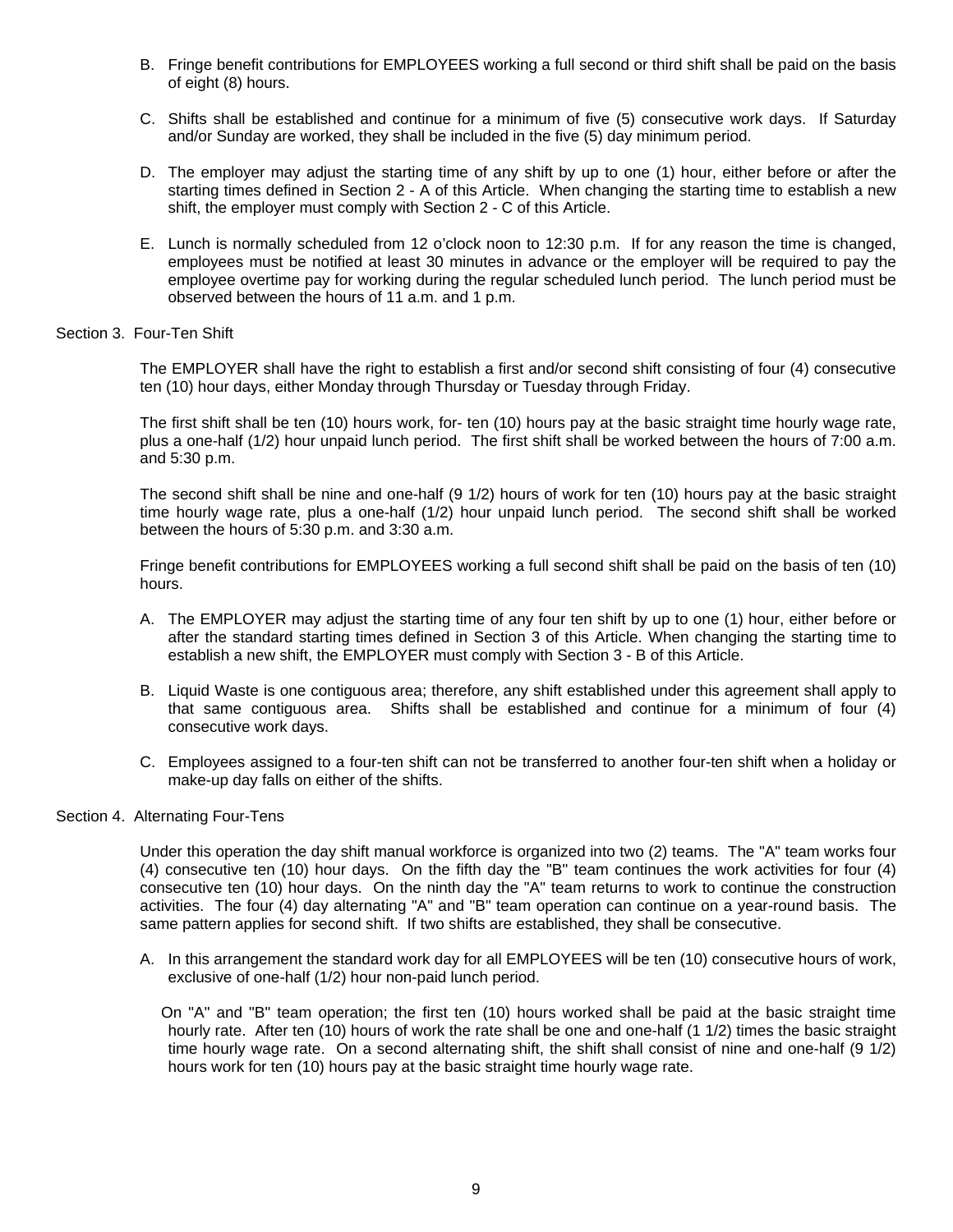Under this shift option, Saturday shall be paid at straight time and Sunday shall be paid at one and onehalf (1 1/2) times the basic straight time hourly wage rate. The work day for each EMPLOYEE shall be defined as the twenty-four (24) hour period which begins with the regular starting time of the EMPLOYEE'S shift and ends with the regular starting time of the EMPLOYEE'S shift the following day. In this shift arrangement, the day shift shall be worked between the hours of 6:00 a.m. and 6:30 p.m., as described above.

- B. Those General Foremen and selected Foremen who are directed to report to work the day before the first day of the four (4) day work cycle to complete preparations for their team's scheduled work activities shall work eight (8) hours on that day and be paid one and one-half (1 1/2) times the basic straight time hourly wage rate.
- C. If, for any reason, an employee is directed to report to work the day after completion of their four (4) day shift, they shall be paid at the rate of two (2) times (double) the basic straight time hourly wage rate. The second day after shall be paid at one and one-half times. The third day at double time and the fourth day at one and one-half times. If, for any reason, an employee is directed to report to work the day before their shift, that day shall be paid at one and one-half the straight time hourly rate. Two days prior will be paid at double time. Three days prior at one and one-half and four days prior at double time.
- D. Changing from one alternating shift to another, including a standard shift work or a four-ten (4-10) shift, will not be permitted without a minimum of two (2) consecutive non-working days. Work performed on either of the two consecutive non-working days shall be paid at the applicable overtime rate as defined in section 4 - C of this article.
- E. Fringe benefit contributions for EMPLOYEES working a full second shift shall be paid on the basis of ten (10) hours.

# Section 5. Overtime

Except as specifically modified in, Sections 3, 4 and 6 of this article and Article II, Section 1, all work performed in excess of the standard work day or shift, Monday through Friday, and all work performed on Saturday, shall be at the rate of one and one-half (1 1/2) times the basic straight time hourly wage rate. All work performed on Sundays and Holidays, shall be paid at two (2) times the basic straight time hourly wage rate. There shall be no duplications or pyramiding of overtime and/or premium pay.

# Section 6. Make-up Day

In the event it is not possible to work Monday through Friday on a standard work day because of weather conditions, the EMPLOYER shall have the option of having Saturday available as a make-up day at straight time pay up to forty (40) hours of work. Time worked over forty (40) straight time hours in the work week or in excess of a standard work day, shall be at the applicable overtime rate. This provision also applies to the four-ten shift, where Friday is the make-up day for the Monday through Thursday shift. Employees must be told during their preceding shift (or sooner) that a make-up will be worked or the entire make-up day will be considered overtime. Make-up days must be scheduled for at least eight or ten hours depending on the employer's normal shift hours.

Make-up days are voluntary. If an employee informs his/her supervisor during the preceding shift, that he/she is unable to work the make-up day, failure to work the make-up day will not be considered as absenteeism.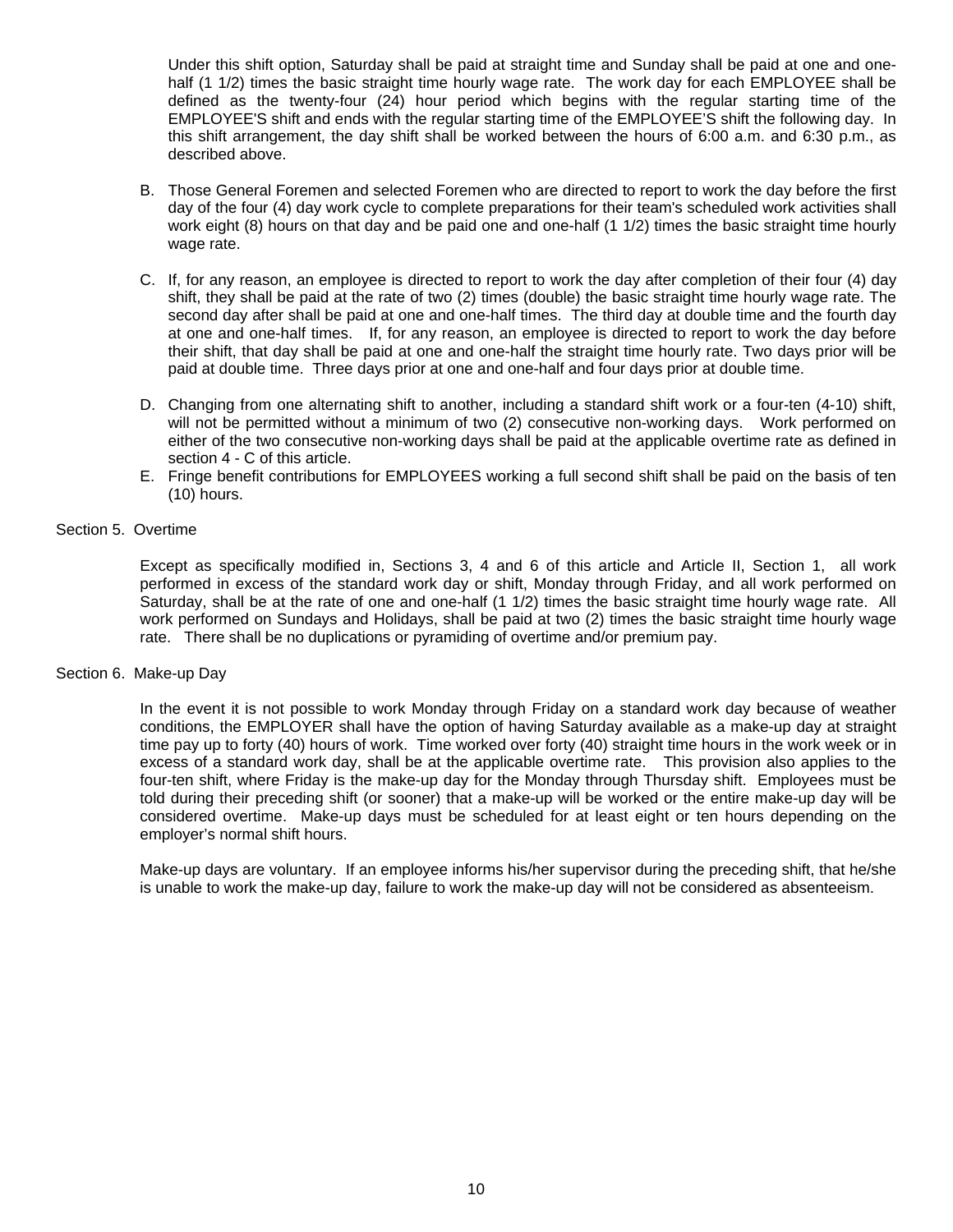# **ARTICLE XII HOLIDAYS**

Unpaid holidays recognized under this AGREEMENT shall be: New Year's Day ¨ Last Monday in May ¨ Independence Day ¨ Labor Day ¨ Thanksgiving Day ¨ Christmas Day

- Section 1. Should any of these Holidays fall on a Saturday, the Holiday shall be observed on the day prior, being Friday. Should any of these Holidays fall on Sunday, the Holiday shall be observed on the next day, being Monday. When such Holidays fall on a Tuesday or Thursday, the EMPLOYER shall have the option to close down the iob on Monday or Friday, as applicable, provided notice is given to the EMPLOYEES one (1) week in advance. A Holiday shall be the 24-hour period commencing with the start time on the first shift on the day of the Holiday. No work shall be performed on Labor Day except to save life or property.
- Section 2. It will not be a violation of this Agreement when the EMPLOYER or OWNER considers it necessary to shut down the project because of an emergency situation that could endanger life, safety, or property. In such cases EMPLOYEES will be compensated only for actual time worked.

# **ARTICLE XIII MINIMUM PAY AND REPORTING TIME**

When employees report for work at the time and place specified by the EMPLOYER and they are not put to work or they work less than two (2) hours, they shall be paid for two (2) hours at the applicable straight time rate of pay. If after working two (2) hours they are prevented from working a full shift, they shall be paid for actual hours worked. It is the intent of this Section that employees who show up for work shall be paid at least two (2) hours of a shift except when they have been notified, at the EMPLOYER'S expense. If employees leave the job on their own accord, they will be paid for actual hours worked. If employees report to work in a condition unable to work, they will not be eligible for reporting pay.

# **ARTICLE XIV SPECIAL PROCESSING TIME**

To accommodate the OWNER'S requirements and procedures and to comply with DOE security regulations and applicable state, federal and OSHA requirements, the EMPLOYER shall be allowed up to a maximum of eight (8) hours straight time for pre-employment non-paid processing time on the first day of employment. Employees must report to the EMPLOYER designated location within one (1) hour from the start of the shift. Pre-employment processing will not extend into premium hours. Applicants referred by the UNIONS to the EMPLOYER for employment who are not hired for reasons of substance abuse, medical, security, or craft qualification requirements will not be paid for any time spent in pre-employment processing.

# **ARTICLE XV LABOR-MANAGEMENT COOPERATIVE COMMITTEE**

- Section 1. The parties to this AGREEMENT hereby recognize the necessity of communication and cooperation and the elimination of disputes, misunderstandings or unfair practices on the part of any party. To secure this end, it is hereby agreed that a Labor-Management Cooperative Committee shall be established to be composed of representatives of signatory EMPLOYERS at the SITE, and UNIONS that are a party to this AGREEMENT who shall meet as required, but not less than quarterly. The UNIONS and EMPLOYERS shall at such meetings present facts concerning any alleged violation of any part of this AGREEMENT. They shall also bring up any practice which, in their opinion, might lead to a misunderstanding or dispute between the Parties.
- Section 2. SRR shall chair the Labor-Management Cooperative Committee, develop procedures of operation, publish meeting agenda and issue minutes of each meeting.
- Section 3. The Labor-Management Cooperative Committee shall not be used for the purpose of arriving at any agreement to supersede, alter, modify, amend, add to or detract from this AGREEMENT.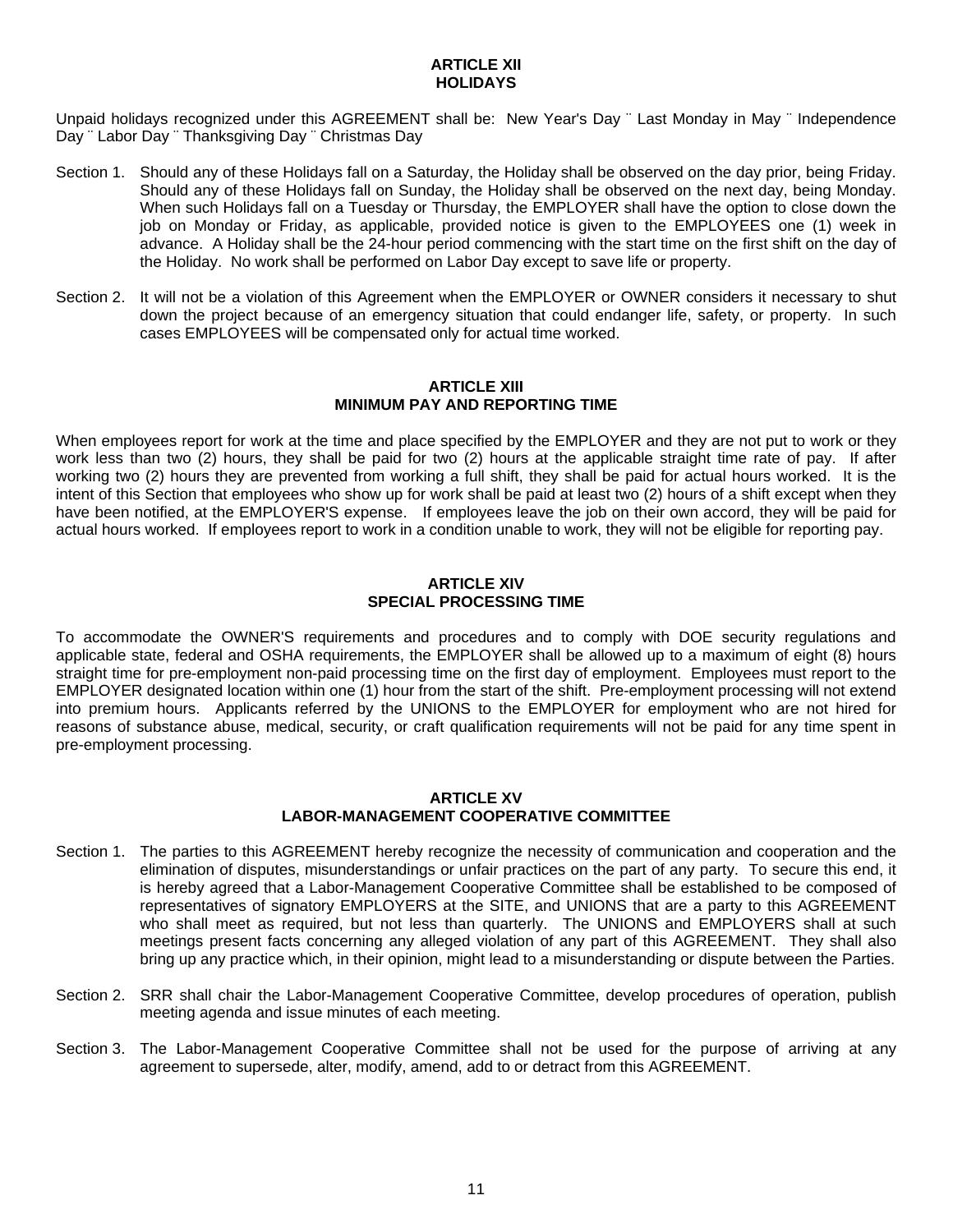# **ARTICLE XVI SUBCONTRACTING**

- Section 1. Any subcontractor, of whatever tier, performing DBA covered work on this project SITE where SRR is acting in the capacity of a constructor shall become signatory to this Project Agreement. Such subcontractor shall indicate his/her acceptance of the terms and conditions of this Agreement by signing the Agreement and by delivering a copy to the appropriate UNION(S) and SRR prior to commencement of work on the SITE. This Agreement shall apply to and be binding upon EMPLOYERS for DBA work performed by them on this Project only. All subcontractors, of whatever tier, will arrange and conduct a pre-job conference with the signatory UNIONS prior to starting their work on the project.
- Section 2. All subcontractors will be required to pay the total wage and benefit package as contained in "Appendix A" of this Agreement through the duration of their work on the project and will provide certified payrolls to SRR which will be available to the UNION upon request.

# **ARTICLE XVII GENERAL CONDITIONS**

- Section 1. The OWNER and SRR retain the right to contract directly with other companies for work not covered by this Project Agreement at the SITE. The UNION shall not interfere in any way with the OWNER'S or these companies' personnel, operation or facilities at the SITE.
- Section 2. The selection and number of Foreman and General Foremen, including the number and type required, shall be entirely the responsibility of the EMPLOYER with input from the UNIONS. In the selection process, the EMPLOYER must consider safety, technical skill requirements, and the craft that has primary jurisdiction. The EMPLOYER may require Foremen to be working employees. (Excluding General Foreman)
- Section 3. There shall be no restriction other than may be required by safety regulations on the number assigned to any crew.
- Section 4. It is agreed and is the intent of the parties that there be a full day's work for a fair day's wages.
- Section 5. There will be no slowdowns, standby crews and make-work practices.
- Section 6. In the interest of the future of the construction industry in the Central Savannah River Area of which labor is a vital part, and to maintain the most efficient and competitive posture, the UNION pledges to work with management to produce the most efficient utilization of labor and equipment on the Project in accordance with this Agreement.
- Section 7. There shall be no organized coffee or rest breaks on the Project.
- Section 8. Pay day shall be once per week with no more than five (5) days held back. Checks shall be distributed prior to the end of the employee's assigned shift. When employees are laid off for lack of work, the Employer shall be required to distribute the final pay check prior to the end of the employee's assigned shift. When employees are either terminated for cause or voluntarily quit, the Employer shall be required to mail the paycheck on the employees' normal payday to the employees' address of record unless he has made other arrangements.
- Section 9. The receipt, inspection and transportation of material and the methods, procedures and control for warehousing and storage of equipment, materials and tools shall be the strict prerogative of the EMPLOYER.
- Section 10. The EMPLOYER will have the right to determine crew sizes, including partial crews during inclement weather.
- Section 11. Practices not included or specifically set forth in the terms and conditions of this Agreement shall not be recognized.
- Section 12. The EMPLOYER shall provide sanitary toilet facilities and cool sanitary drinking water.
- Section 13. The welding torch, small power tools and chain falls are tools of the trade having jurisdiction over the work being performed.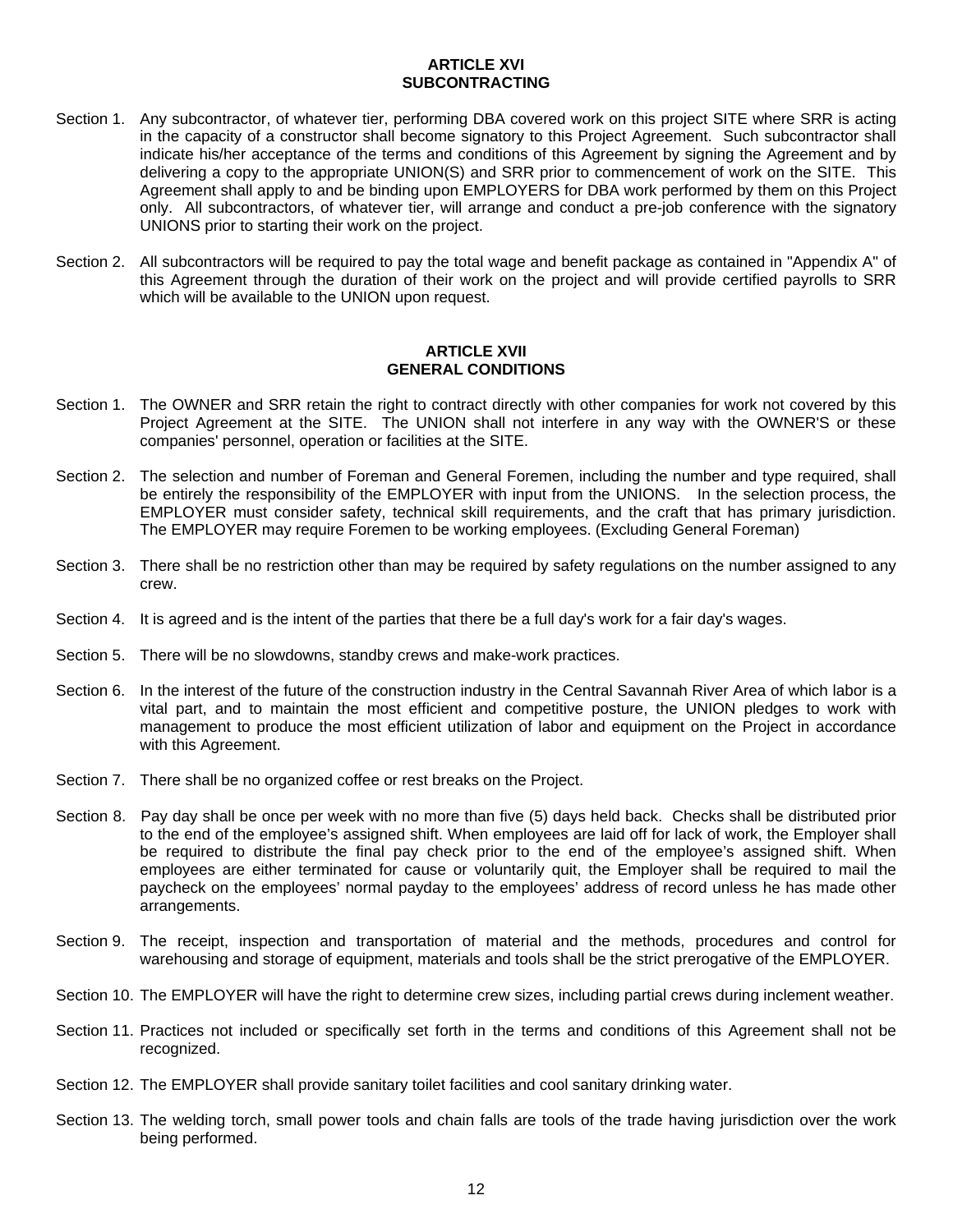- Section 14. Clock, brass or other accountability system may be used at the option of the EMPLOYER to check employees in or out of the Project on a daily basis.
- Section 15. Workmen shall be at their designated place of work at the starting time and shall remain at their designated place of work performing their assigned functions, including tool pickup, under the supervision of the EMPLOYER until quitting time.
- Section 16. The EMPLOYER retains the right to use any off-site fabricated, factory assembled or pre-cast items, materials, apparatus or equipment purchased by the OWNER or SRR or at the direction of the OWNER or SRR in connection with this Project, as well as any labor saving devices or tools used in the construction of this Project.
- Section 17. The EMPLOYERS shall not be required to pay for travel, premium zone or zone rates, or living allowances. There will be no wage premiums or extra pay for high time, low time, type of work or material, special skills, wearing of protective clothing or equipment, etc. In no instance will employees be paid for standing by and/or observing operations unless they are specifically directed to do so by their EMPLOYER.
- Section 18. The UNIONS and the EMPLOYER agree that specific work operations or conditions may be enhanced through the implementation of a composite crew. If an EMPLOYER identifies a specific work operation that may be performed more efficiently by a composite craft arrangement, the EMPLOYER will notify the affected UNIONS. A meeting will be held with the affected UNIONS where the EMPLOYER will provide forecasted staffing levels, duration and scope details. Upon agreement of the affected UNIONS, the EMPLOYER may implement the composite arrangement within the limitations set forth in the meeting.

# **ARTICLE XVIII APPRENTICES/TRAINEES/HELPERS/SUB-JOURNEYMAN**

- Section 1. Recognizing the need to maintain continuing support of programs designed to develop adequate numbers of competent workers in the construction industry, the EMPLOYER will employ apprentices in the respective crafts to perform such work as is within their capabilities and which is customarily performed by the craft in which they are indentured.
- Section 2. The combined employment of apprentices and non-journeymen classifications may be thirty-three and onethird percent (33-1/3%) of the craft workforce at all times, and the composition of this ratio shall be at the craft's discretion.
- Section 3. This article will only apply to those crafts, which have the above classifications in their local agreements.

# **ARTICLE XIX NON-DISCRIMINATION**

It is agreed that equal employment opportunity shall be afforded to all qualified persons without regard to: handicapping conditions unrelated to the successful accomplishment of the job for which employed, age, race, creed, color, sex, or national origin. This shall be applicable to all matters relating to hiring, training, promotion, transfer or termination of employees. Where the male gender is used in this agreement it shall be gender neutral and apply equally to males and females.

# **ARTICLE XX NO STRIKE - NO LOCKOUT**

Section 1. The signatory UNIONS agree that there will be no strikes, sympathy strikes, work stoppages, picketing, hand billing, public notices or other disruptive action for any reason. Participation by an employee or group of employees in an act violating the above provision will be cause for discharge by the EMPLOYER. If there is a strike, threat of strike, work stoppage, informational picket or picket line in violation of this Agreement by any craft, it is agreed that the other crafts will be bound to ignore such action and continue to man the SITE without interruption.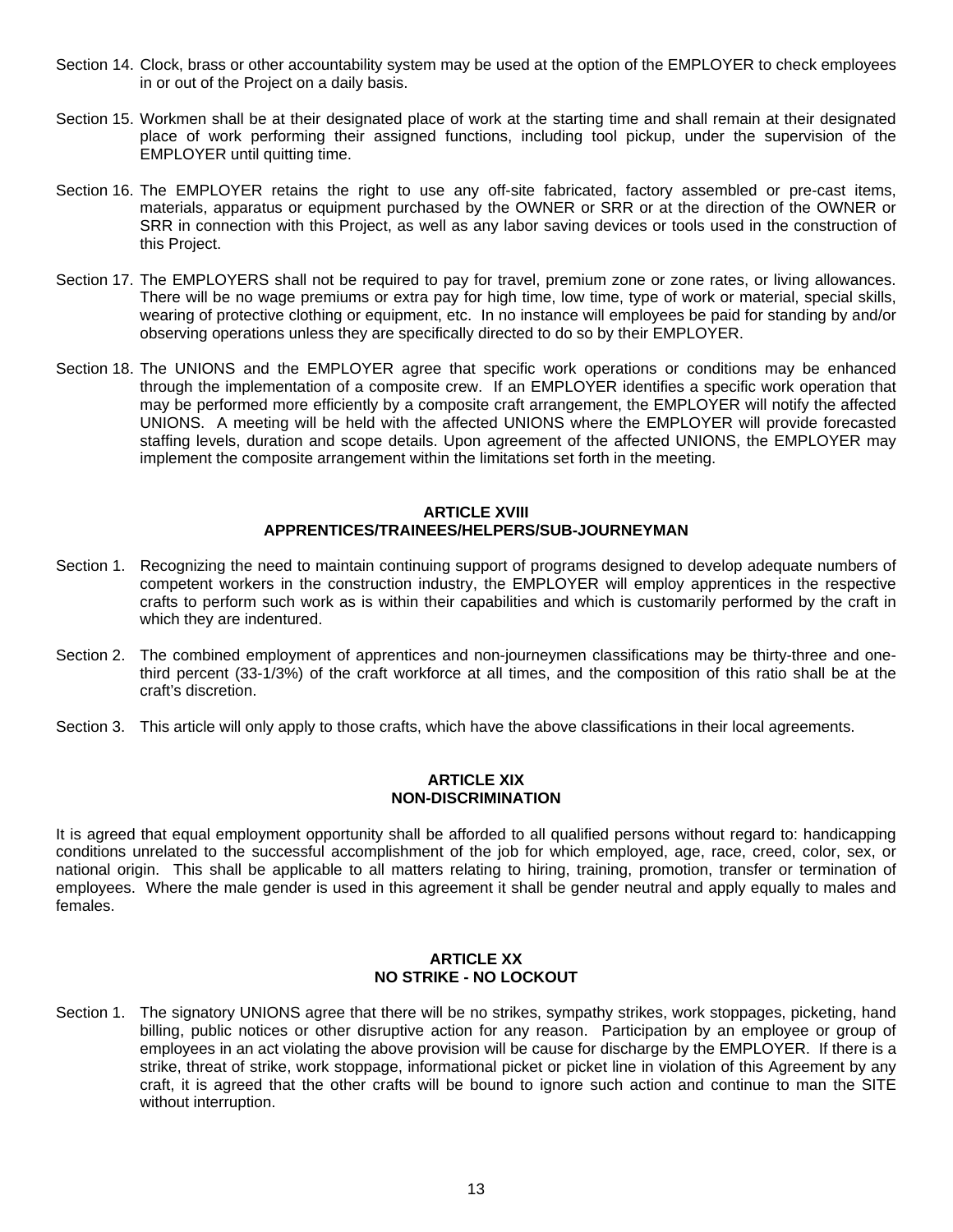- Section 2. The EMPLOYER agrees not to lockout the UNIONS during the term of this Agreement. The EMPLOYER may suspend a portion of the work or shut down the project or any portion thereof in the event of a slow down by one or more UNIONS or a partial or complete work stoppage by one or more UNIONS.
- Section 3. Nothing in the Agreement shall be construed to limit or restrict the right of the UNIONS or the EMPLOYER to pursue fully any and all remedies available under law in the event of a violation of this Article.

# **ARTICLE XXI ENVIROMENTAL, SAFETY AND HEALTH**

- Section 1. It shall be the responsibility of each EMPLOYER to ensure safe working conditions and employee compliance with any safety rules contained herein or established by the DOE or Employer. It is understood that the employees have an individual obligation to use diligent care to perform their work in a safe manner and to protect themselves and the property of the EMPLOYER and the DOE. Each employee is obligated and authorized to initiate a "Time Out" or stop work if continuing a work task is deemed unsafe.
- Section 2. The UNIONS agree to support the implementation of the SRR approved Integrated Safety Management System and promote policies that encourage a safe and healthful working environment.
- Section 3. Employees shall be bound by the environmental, safety, and health compliance requirements established by the EMPLOYER or DOE. These rules will be published and posted in conspicuous places at the work SITE. An employee's failure to satisfy his obligations under this Section will subject them to disciplinary actions, up to and including termination.
- Section 4. **Joint Labor-Management Safety Sub-Committee.** SRR and the UNIONS shall each designate a representative to act as a Joint Safety Sub-Committee. The Sub-Committee shall be jointly chaired by SRR and a representative from the Building Trades UNIONS. The Sub-Committee shall meet at the call of the Joint Chairs to receive reports on safety programs instituted by the OWNER, SRR, and EMPLOYERS on the site and to discuss and advise such parties with regard to recommended safety programs and procedures to maintain the highest level of occupational safety on the SITE, including the institution and operation of labormanagement safety teams. It is understood that the Sub-Committee's purpose is to assist the EMPLOYERS in fulfilling their obligations to establish and implement appropriate Worker Safety and Health Programs under 10 CFR 851 and thereby assure a safe and healthy work environment. In performing the functions assigned to it, neither the Sub-Committee nor its members are assuming the EMPLOYERS' responsibilities.
- Section 5. **DOE Voluntary Protection Program (VPP).** The EMPLOYERS and UNIONS agree to jointly support the pursuit of achieving and maintaining DOE VPP certification and supporting Environmental, Safety, and Health Programs. All parties agree to and understand that the DOE created VPP to encourage and recognize excellence in safety and health, and to accomplish DOE's mission of protecting America's workers through voluntary efforts. We understand the requirements of the program are based on comprehensive safety and health management systems, with represented employees actively and meaningfully involved in the safety and health program.

# **ARTICLE XXII GENERAL SAVINGS CLAUSE**

Any provisions in this Agreement which are in contravention of any federal, state, local or county regulation or laws affecting all or part of the limits covered by this Agreement shall be suspended in operation within the limits to which such law or regulation is applicable for the period during which such law or regulation is in effect. Such suspension shall not affect the operation of any such provisions covered by this Agreement to which the law or regulation is not applicable. Nor shall it affect the operations of the remainder of the provisions of the agreement within the limits to which such law or regulations is applicable. The EMPLOYER and the UNIONS agree that if and when any provision of this Agreement is held or determined to be illegal or void, they will then promptly enter into lawful negotiations concerning those provisions.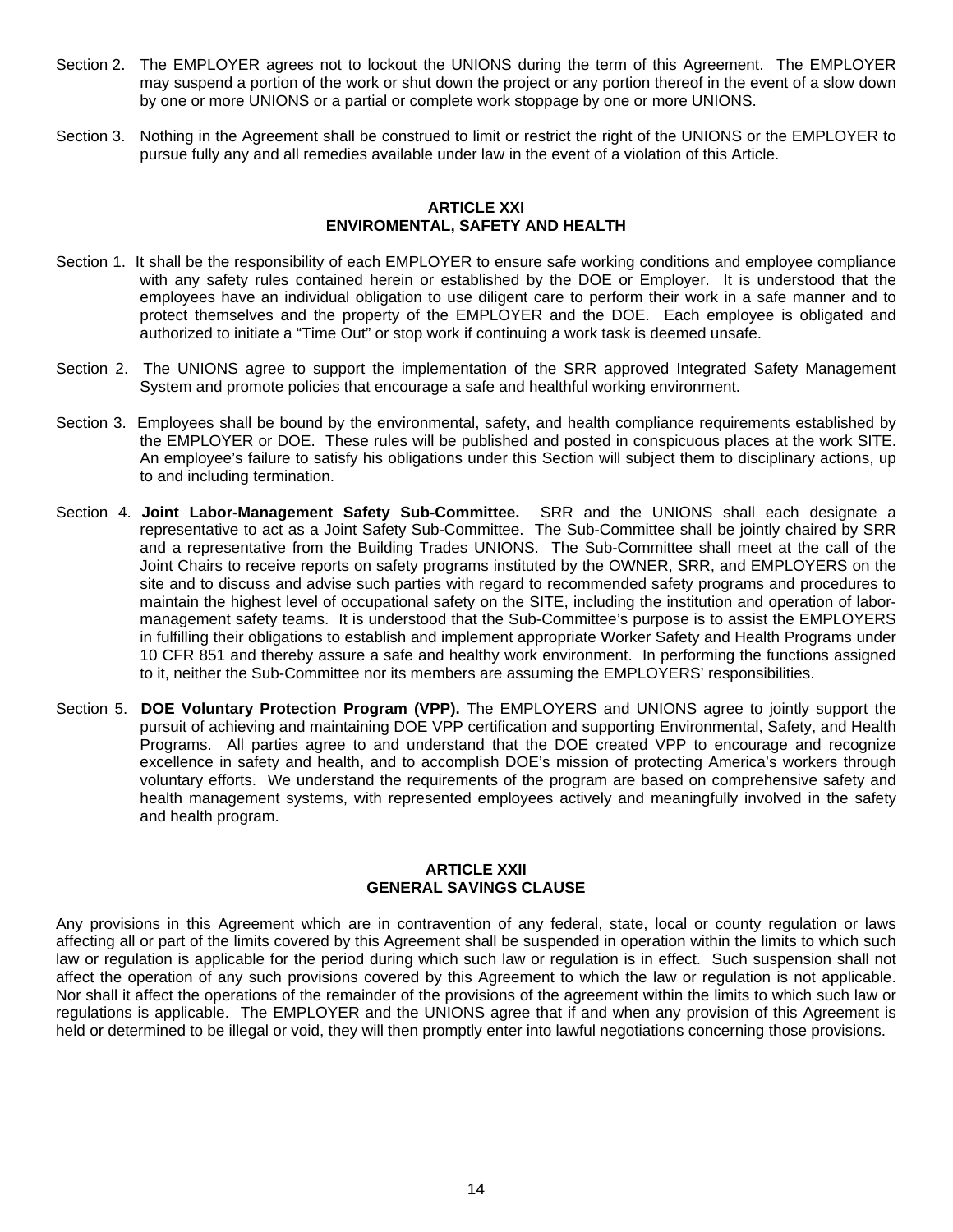# **ARTICLE XXIII**

# **DURATION**

This Agreement shall be effective as of *September 22, 2009* and shall remain in full force and effect for the duration of any work assigned to SRR at the SITE within the scope of this Agreement.

This Agreement shall not be amended or supplemented except by mutual consent of SRR and the Unions, reduced to writing and duly signed by each.

In witness hereof, the Parties hereto have executed this Agreement this *twenty second day of September 2009.*

# **FOR: Savannah River Remediation LLC: FOR: Augusta, GA Building and Construction Trades Council**

**By:** \_\_\_\_\_\_\_\_\_\_\_\_\_\_\_\_\_\_\_\_\_\_\_\_\_\_\_\_\_\_\_\_\_\_\_ **By: \_\_\_\_\_\_\_\_\_\_\_\_\_\_\_\_\_\_\_\_\_\_\_\_\_\_\_\_\_\_\_\_\_\_\_\_\_\_\_\_** 

**James W. French Community Community Community Community Community Community Community Community Community Community President and Project Manager Access 2008 12 Apr 2014 12:34 President** 

**By:** \_\_\_\_\_\_\_\_\_\_\_\_\_\_\_\_\_\_\_\_\_\_\_\_\_\_\_\_\_\_\_\_\_\_\_ **By: \_\_\_\_\_\_\_\_\_\_\_\_\_\_\_\_\_\_\_\_\_\_\_\_\_\_\_\_\_\_\_\_\_\_\_\_\_\_\_\_**

**Thomas W. Manley Source 2008 (2008)**<br>  **Thomas W. Manley Source 2008**<br> *A* Dice President Vice President

**By: \_\_\_\_\_\_\_\_\_\_\_\_\_\_\_\_\_\_\_\_\_\_\_\_\_\_\_\_\_\_\_\_\_\_\_**

 **Abe N. Dial Project Field Superintendent** 

**Manager, Labor Relations**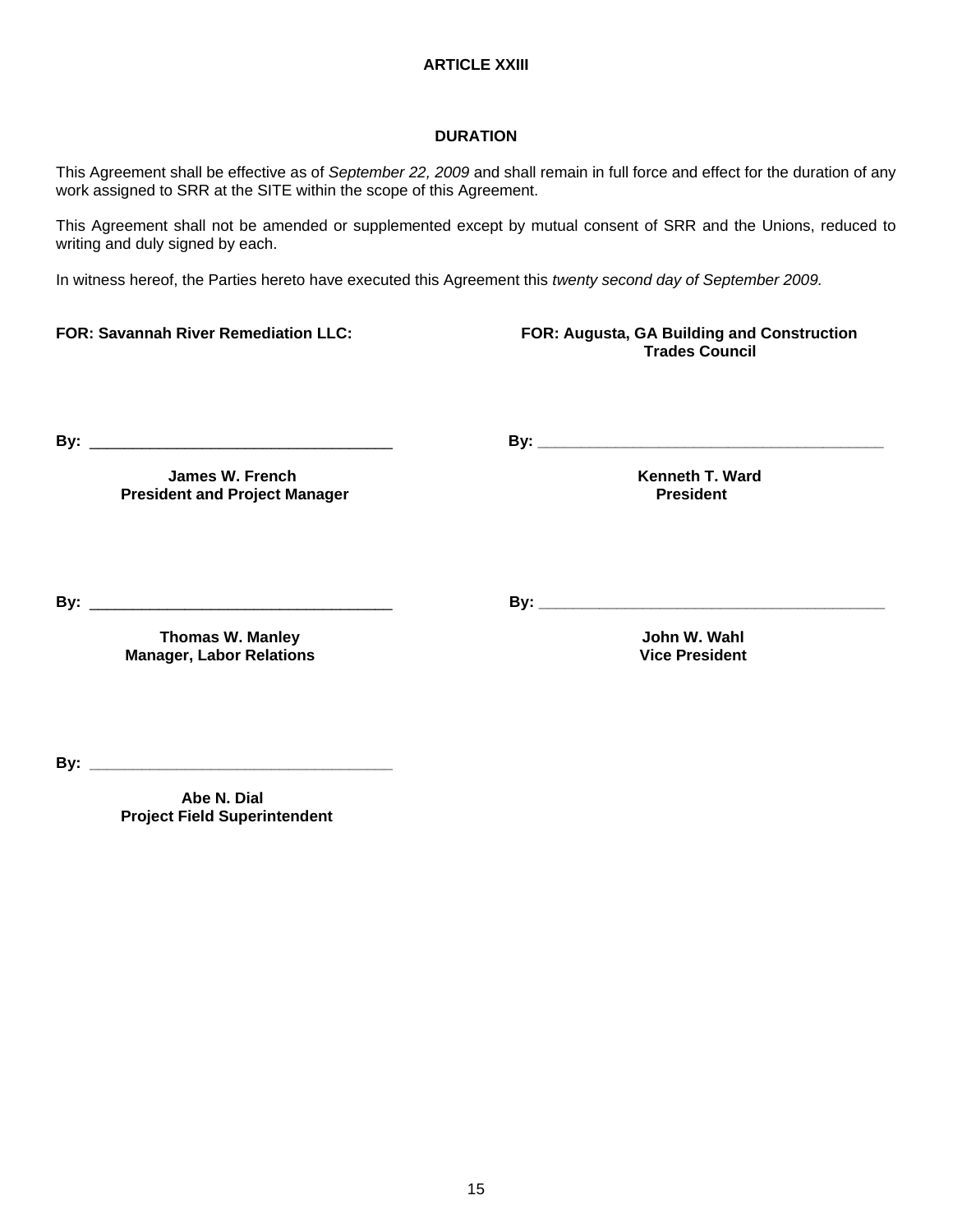# EMPLOYER'S LETTER OF ASSENT

Pursuant to Articles IV and XVI of the SRR Project Agreement for the Department of Energy at the Savannah River Site, the undersigned authorized representative of the employer hereby agrees that it will comply with and be bound by all of the terms and conditions of the Project Agreement.

The Letter of Assent shall remain in effect for the duration of all work performed under the SRR Project Agreement for the Department of Energy at the Savannah River Site, after which this letter of Assent will automatically terminate. Please print or type requested information except for the signature.

FOR THE EMPLOYER:

| Name of Employer:  |                                                                                           |
|--------------------|-------------------------------------------------------------------------------------------|
| Address:           |                                                                                           |
| City, State Zip:   |                                                                                           |
| Phone Number:      |                                                                                           |
| <b>FAX Number:</b> |                                                                                           |
| By (Signature):    |                                                                                           |
| By (Name Printed): |                                                                                           |
| Title:             |                                                                                           |
| Date:              |                                                                                           |
|                    |                                                                                           |
| Name of Employer:  |                                                                                           |
| Address:           | the control of the control of the control of the control of the control of the control of |
| City, State Zip:   | the control of the control of the control of the control of the control of the control of |
| Phone Number:      | the control of the control of the control of the control of the control of                |
| FAX Number:        |                                                                                           |
| By (Signature):    |                                                                                           |
| By (Name Printed): |                                                                                           |
| Title:             |                                                                                           |
| Date:              |                                                                                           |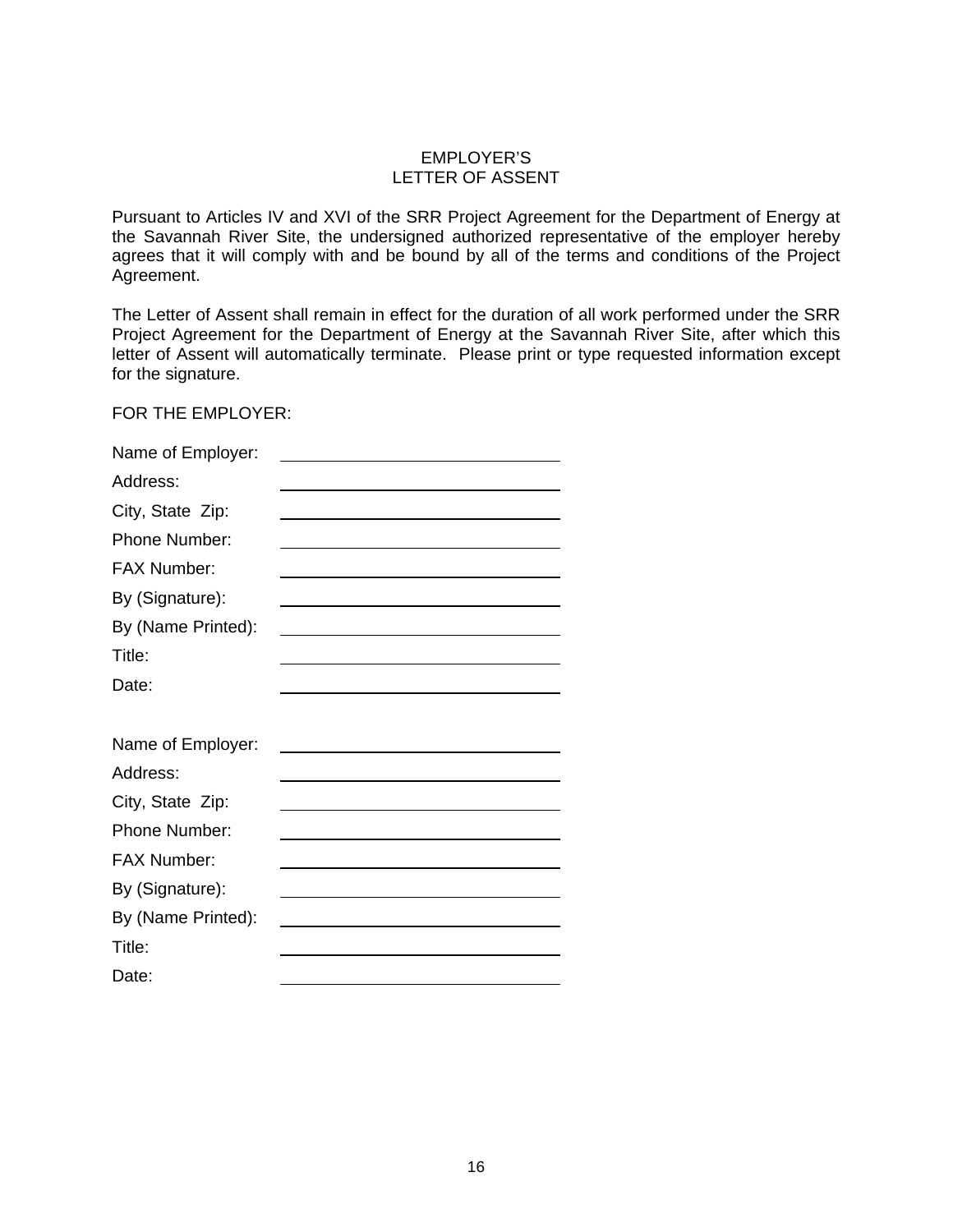# **APPENDIX B: REFERRAL PROCEDURE FOR THE SAVANNAH RIVER SITE**

- 1) THE SIGNATORY UNIONS MAINTAIN AN EXCLUSIVE AND NONDISCRIMINATORY HIRING HALL. ALL REFERRALS SHALL BE MADE UNIFORMLY IN ACCORDANCE WITH THESE POSTED RULES, SUBJECT TO THE PROJECT AGREEMENT. THERE SHALL BE NO DISCRIMINATION BASED ON ANY FACTOR PROHIBITED BY LAW.
- 2) ALL APPLICANTS FOR REFERRAL MUST REGISTER AT THE LOCAL OFFICE BY APPEARING PERSONALLY.
- 3) THE EMPLOYER SHALL CALL UPON THE LOCAL UNION FOR REFERRAL OF EMPLOYEES. THE LOCAL UNION WILL REFER REGISTERED APPLICANTS IN ACCORDANCE WITH THE FOLLOWING PROCEDURES UNLESS OTHERWISE PROVIDED IN THE PROJECT AGREEMENT:
	- A. EACH LOCAL UNION SHALL MAINTAIN TWO SEPARATE OUT-OF-WORK LISTS.<br>ONE LIST SHALL BE THE STANDARD LIST, SUBJECT TO THE ONE LIST SHALL BE THE STANDARD LIST, SUBJECT TO THE NONDISCRIMINATORY REFERRAL RULES OF THE LOCAL UNION. THE OTHER LIST SHALL BE PROVIDED BY THE CONSTRUCTION MANAGER AND IDENTIFY ONLY ELIGIBLE 3161 APPLICANTS. THIS LIST SHALL BE REFERRED TO AS THE 3161, OR THE "PREFERENTIAL HIRING" LIST. IT WILL BE SORTED BY THE LAST DATE OF LAYOFF FROM THE SAVANNAH RIVER SITE.
	- B. EACH LOCAL UNION WILL REFER APPLICANTS TO SIGNATORY EMPLOYERS, GIVING A THREE TO ONE RATIO OF PREFERENCE TO THOSE ON THE 3161 LIST. THIS PREFERENCE TO THOSE ON THE PREFERENTIAL LIST WILL BE OFFERED ONLY ONE TIME. ONCE A 3161 APPLICANT ACCEPTS A PREFERENTIAL REFERRAL, HE/SHE WILL NO LONGER BE ELIGIBLE FOR SAME.
	- C. THE BUSINESS MANAGER MAY SEND A QUALIFIED STEWARD AT THE BEGINNING OF A JOB, REGARDLESS OF POSITION ON THE OUT-OF-WORK LIST.
- 4) AVAILABLE FOR EMPLOYMENT, FOR PURPOSES OF THIS PROCEDURE, MEANS THE APPLICANT MUST BE CURRENTLY REGISTERED OR PRESENT AT A LOCATION WHERE HE/SHE CAN BE REACHED BY TELEPHONE. THE APPLICANT MUST ALSO BE QUALIFIED TO FILL THE JOB.
- 5) THE EMPLOYER AT ALL TIMES MAKES THE ULTIMATE DETERMINATION OF QUALIFICATION OF APPLICANTS WHO ARE REFERRED. THE EMPLOYER RETAINS THE RIGHT TO REJECT OR ACCEPT APPLICANTS FOR EMPLOYMENT.
- 6) THE RETENTION AND REMOVAL OF ALL 3161 APPLICANTS FROM REGISTRATION ON THE OUT-OF-WORK LIST WILL BE IN ACCORDANCE WITH THE FOLLOWING:
	- A. AN APPLICANT WHO IS DISPATCHED TO A JOB AND COMPLETES FORTY HOURS OF WORK WILL BE REMOVED FROM THE 3161 OUT-OF-WORK LIST. IF A DISPATCHED APPLICANT IS REJECTED BY THE EMPLOYER OR FAILS TO COMPLETE FORTY HOURS OF WORK, HE/SHE WILL STAY ON THE 3161 OUT-OF-WORK LIST.
	- B. AN ELIGIBLE APPLICANT WHO FAILS TO ACCEPT DISPATCH TO EMPLOYMENT WILL BE REMOVED FROM THE 3161 OUT-OF-WORK LIST.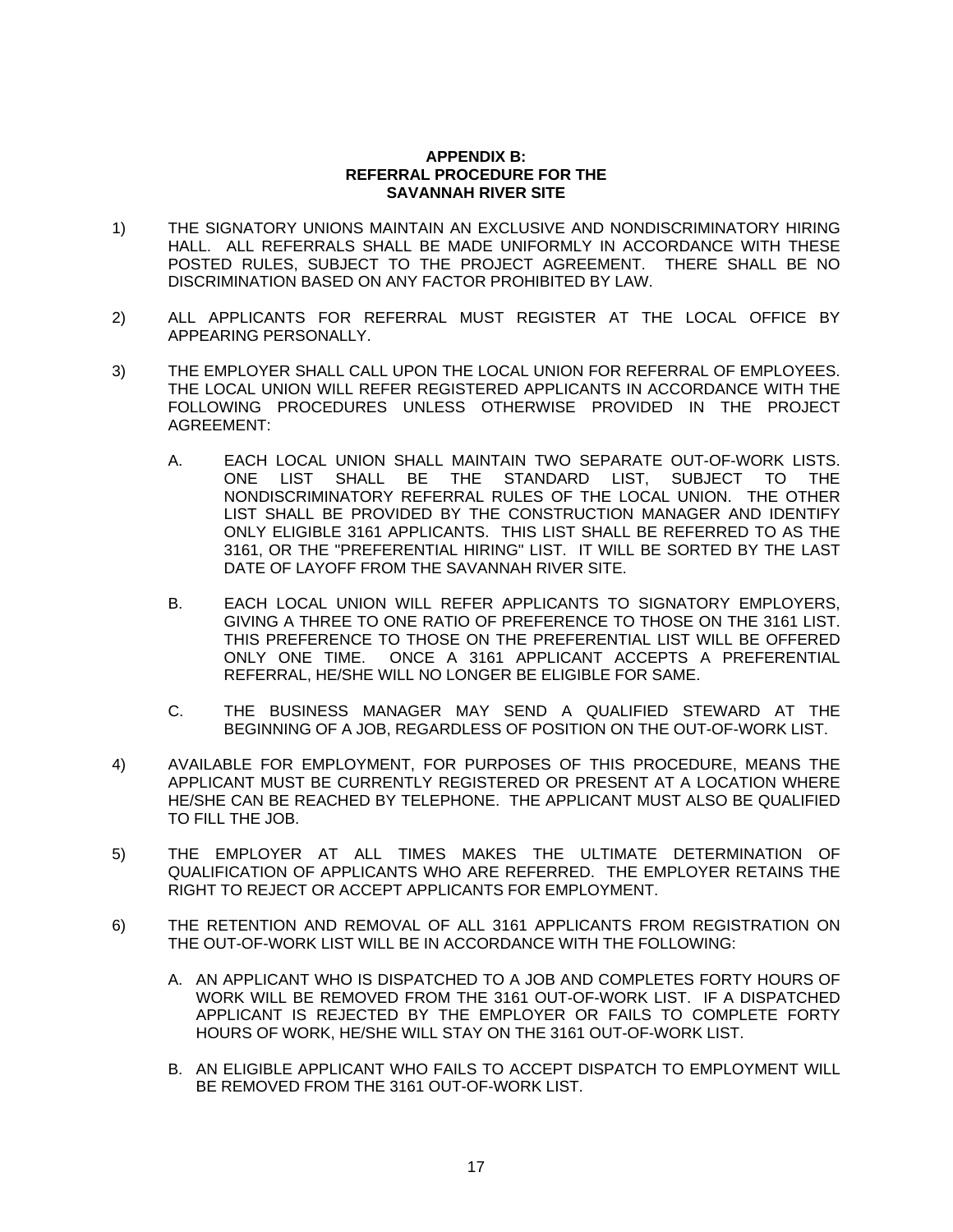- C. AN APPLICANT WHO IS DISPATCHED TO A JOB AND FAILS TO REPORT TO WORK, VOLUNTARILY QUITS OR IS TERMINATED FOR CAUSE, WILL BE REMOVED FROM THE 3161 OUT-OF-WORK LIST.
- D. APPLICANTS WHO HAVE BEEN REMOVED FROM THE 3161 OUT-OF-WORK LIST MAY RE-REGISTER ON THE STANDARD LIST BY APPEARING PERSONALLY AT THE LOCAL UNION OFFICE. 3161 APPLICANTS WHO WERE REMOVED FOR DISPATCH TO A JOB UNDER SECTION "A" ABOVE, MUST SHOW PROOF OF TERMINATION-BY-TERMINATION SLIP AT THE TIME OF RE-REGISTRATION.
- E. TO INSURE MAINTENANCE OF THE 3161 OUT-OF-WORK LIST, APPLICANTS SHALL RE-REGISTER PROMPTLY, WITHIN FORTY-EIGHT (48) HOURS OF TERMINATION OR REJECTION FROM A JOB AS DEFINED IN "A" ABOVE.
- 7) AN APPEALS COMMITTEE IS HEREBY ESTABLISHED COMPOSED OF ONE MEMBER APPOINTED BY THE SIGNATORY BUILDING AND CONSTRUCTION TRADES UNIONS, ONE MEMBER APPOINTED BY THE CONSTRUCTION MANAGER, AND A PUBLIC MEMBER APPOINTED BY BOTH THESE MEMBERS. IT SHALL BE THE FUNCTION OF THE APPEALS COMMITTEE TO CONSIDER ANY COMPLAINT OF ANY EMPLOYEE OR APPLICANT FOR EMPLOYMENT ARISING OUT OF THE ADMINISTRATION BY THE LOCAL UNION OF THE 3161 OUT-OF-WORK LIST. THE APPEALS COMMITTEE SHALL HAVE THE POWER TO MAKE A FINAL AND BINDING DECISION ON ANY SUCH COMPLAINT WHICH SHALL BE COMPLIED WITH BY THE LOCAL UNION. THE APPEALS COMMITTEE IS AUTHORIZED TO ISSUE PROCEDURAL RULES FOR THE CONDUCT OF ITS BUSINESS, BUT IT IS NOT AUTHORIZED TO ADD TO, SUBTRACT FROM, OR MODIFY ANY OF THE PROVISIONS OF THIS PROCEDURE AND ITS DECISIONS SHALL BE IN ACCORD WITH THIS PROCEDURE. THE APPEALS COMMITTEE MAY NOT DETERMINE ANY MONETARY DAMAGES.
- 8) THE EMPLOYER MAY REQUEST FROM THE SIGNATORY UNIONS EMPLOYEES WHO, IF AVAILABLE, POSSESS SPECIAL SKILLS AND/OR QUALIFICATIONS SUCH AS WELDER CERTIFICATIONS, OR OTHER SKILLS, CERTIFICATIONS AND QUALIFICATIONS.
- 9) A COPY OF THESE PROCEDURES SHALL BE POSTED AT THE LOCAL UNION OFFICE.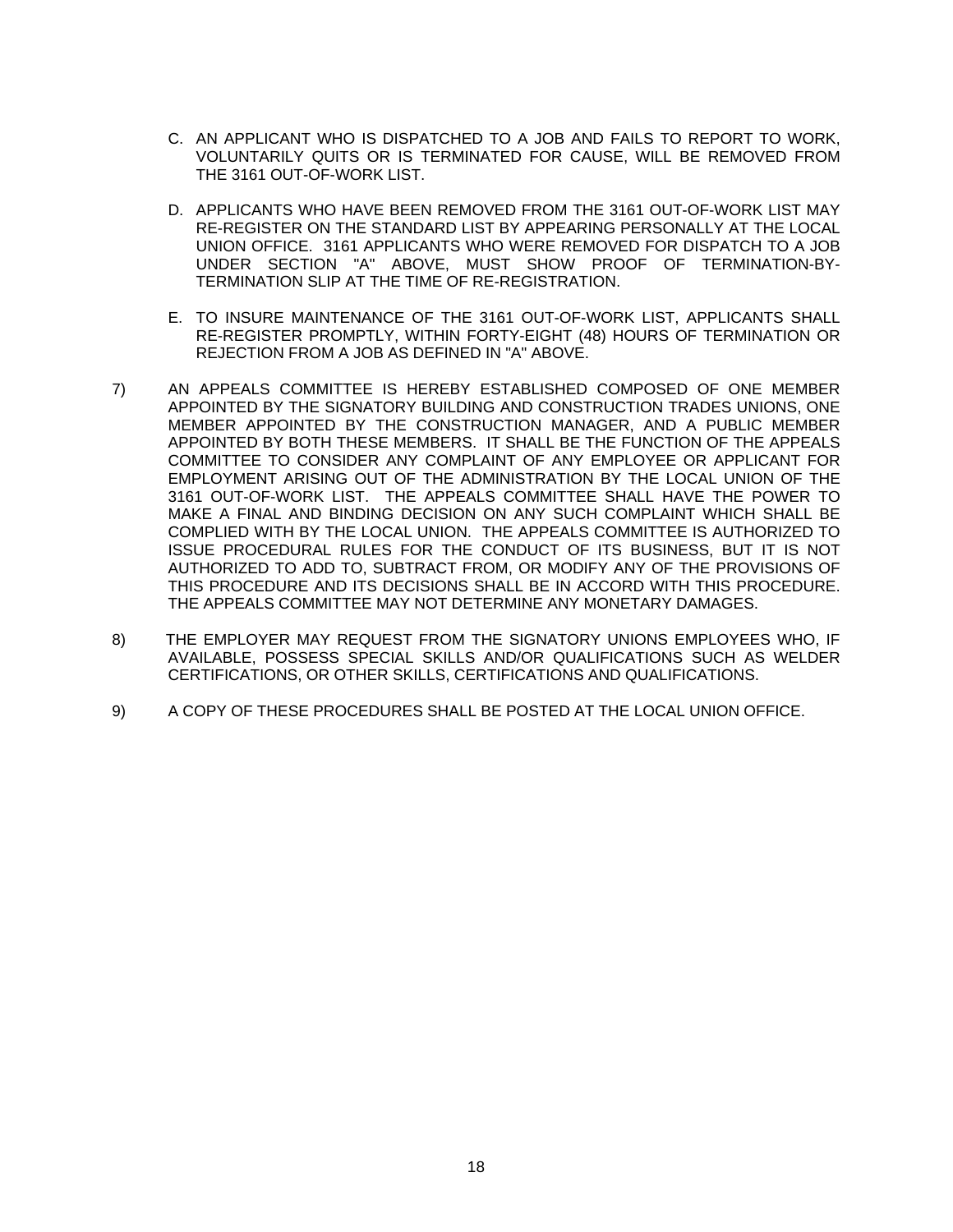# **APPENDIX C KEY EMPLOYEE REFERRAL PROCEDURE FOR THE SAVANNAH RIVER SITE**

- 1) EACH EMPLOYER WILL BE ALLOWED TO HAVE DESIGNATED AND REFERRED FOR EMPLOYMENT UP TO THREE (3) OF THEIR SUPERVISORY, REGULAR, ESSENTIAL OR KEY EMPLOYEES (HEREINAFTER KNOWN AS "KEY" EMPLOYEES). THIS PROCEDURE WILL APPLY PER CONTRACTOR ONLY, NOT NUMBERS OF CONTRACTS. BOTH THE UNION AND EMPLOYER ACKNOWLEDGE THAT THE KEY EMPLOYEES ARE NOT PROHIBITED FROM PERFORMING ANY WORK, INCLUDING "HANDS ON" CRAFT ACTIVITY.
- 2) THE NAME AND CRAFT DESIGNATION OF THESE KEY EMPLOYEES WILL BE MADE KNOWN TO SRR AND THE UNIONS BEFORE WORK IS BEGUN ON THE SITE.
- 3) KEY EMPLOYEES WILL BE REFERRED ON A ONE-TO-ONE RATIO. THE EMPLOYER IS ENTITLED TO THE FIRST EMPLOYEE AS A KEY EMPLOYEE, THE SECOND MUST BE REFERRED IN ACCORDANCE WITH THE REFERRAL PROCEDURE DEFINED IN "APPENDIX B". THE THIRD AND FIFTH EMPLOYEES THEREAFTER, MAY ALSO BE KEY EMPLOYEES. THE ABOVE REFERENCED RATIOS SHALL BE MAINTAINED DURING LAYOFF.
- 4) ALL EMPLOYEES WILL PERFORM AND BE COMPENSATED FOR THE WORK OF THEIR CRAFT DESIGNATION IN ACCORDANCE WITH THE DAVIS BACON ACT. IF AN EMPLOYER/EMPLOYEE WISHES TO CHANGE THE CRAFT DESIGNATION OF A KEY EMPLOYEE, THAT EMPLOYEE MUST BE REFERRED FROM THE APPROPRIATE HIRING HALL. THE EMPLOYEE WILL REMAIN AS A KEY EMPLOYEE.
- 5) THE NUMBER OF KEY EMPLOYEES CAN BE CHANGED AT ANY TIME BY MUTUAL AGREEMENT BETWEEN THE UNION AND THE INDIVIDUAL EMPLOYER.
- 6) THE EMPLOYER SHALL NOT CONTRIBUTE INTO THE FRINGE BENEFITS IDENTIFIED IN THE IN THE AGREEMENT'S APPENDIX "A" AND THERE IS NOT A CONTRACTUAL REQUIREMENT FOR THE UNION TO EXTEND REPRESENTATION AND THE KEY EMPLOYEE SHALL NOT BE ELIGIBLE FOR BENEFITS FROM THE UNION TRUST FUNDS.
- 7) TO BE RECOGNIZED AS A "KEY EMPLOYEE EACH MUST SIGN THE ATTACHED WAIVER AS A CONDITION OF EMPLOYMENT. THE EMPLOYER OF THE KEY EMPLOYEE(S) MUST PROVIDE A COPY OF EXECUTED WAIVER(S) TO A DESIGNATED REPRESENTATIVE OF THE BUILDING AND CONSTRUCTION TRADES UNIONS.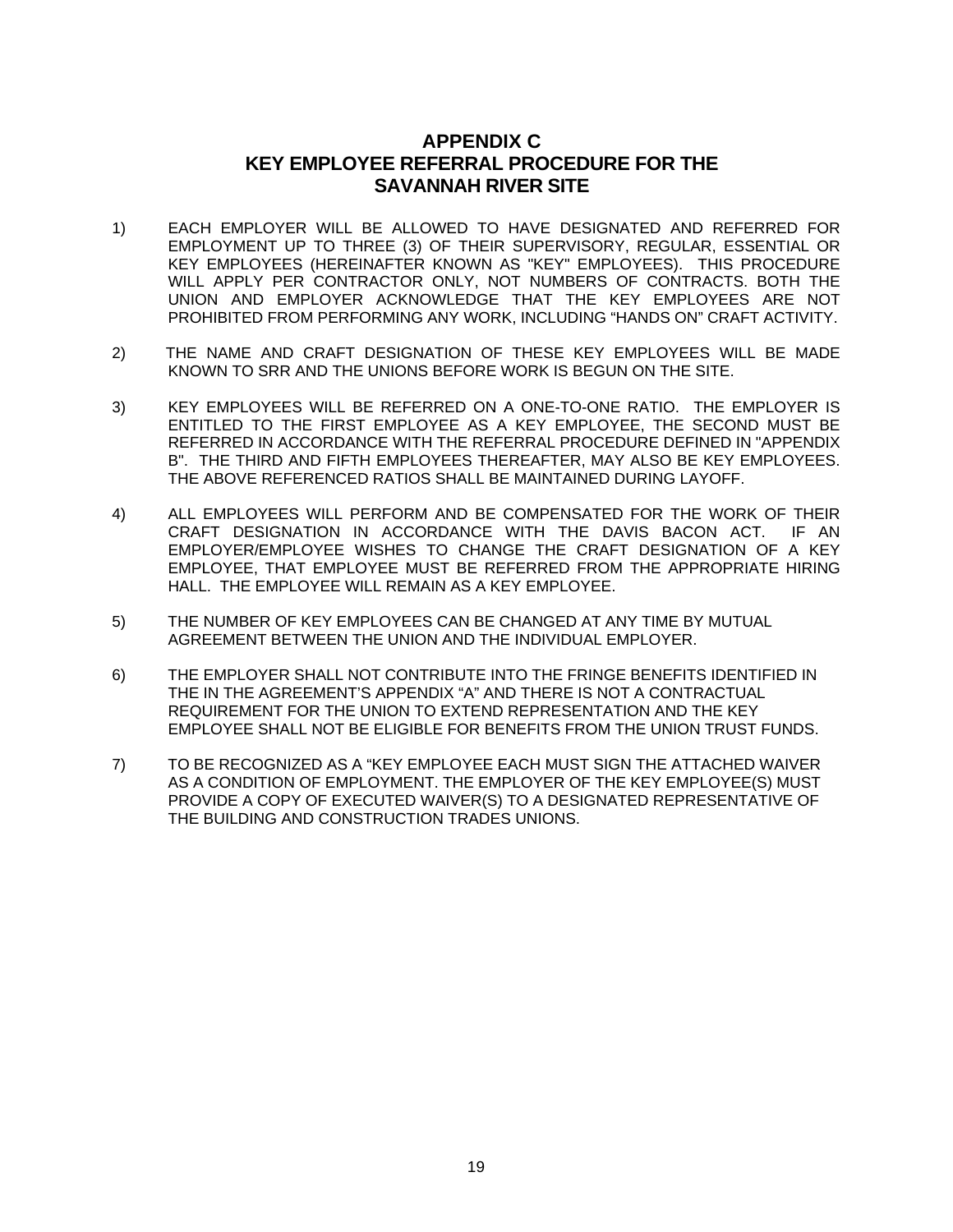# WAIVER

 I understand that my employer has listed me as a "key employee" under the Project Agreement for the Department of Energy at the Savannah River Site dated September 22, 2009. Because I am a "key employee," I understand that my employer will not remit contributions to any union fringe benefit trust fund on my behalf for work performed at the Savannah River Site for this employer and I will not be eligible for pension benefits, health benefits, or any other benefit from any union fringe benefit trust funds while I am a "key employee."

COMPANY NAME

**SIGNATURE** 

**WITNESS** 

 $\overline{a}$ 

 $\overline{a}$ 

NAME

 $\overline{a}$ 

l

 $\overline{a}$ 

l

 $\overline{a}$ 

l

ADDRESS

DATE SIGNED

TELEPHONE NUMBER

SOCIAL SECURITY NUMBER

FOR THE UNIONS: